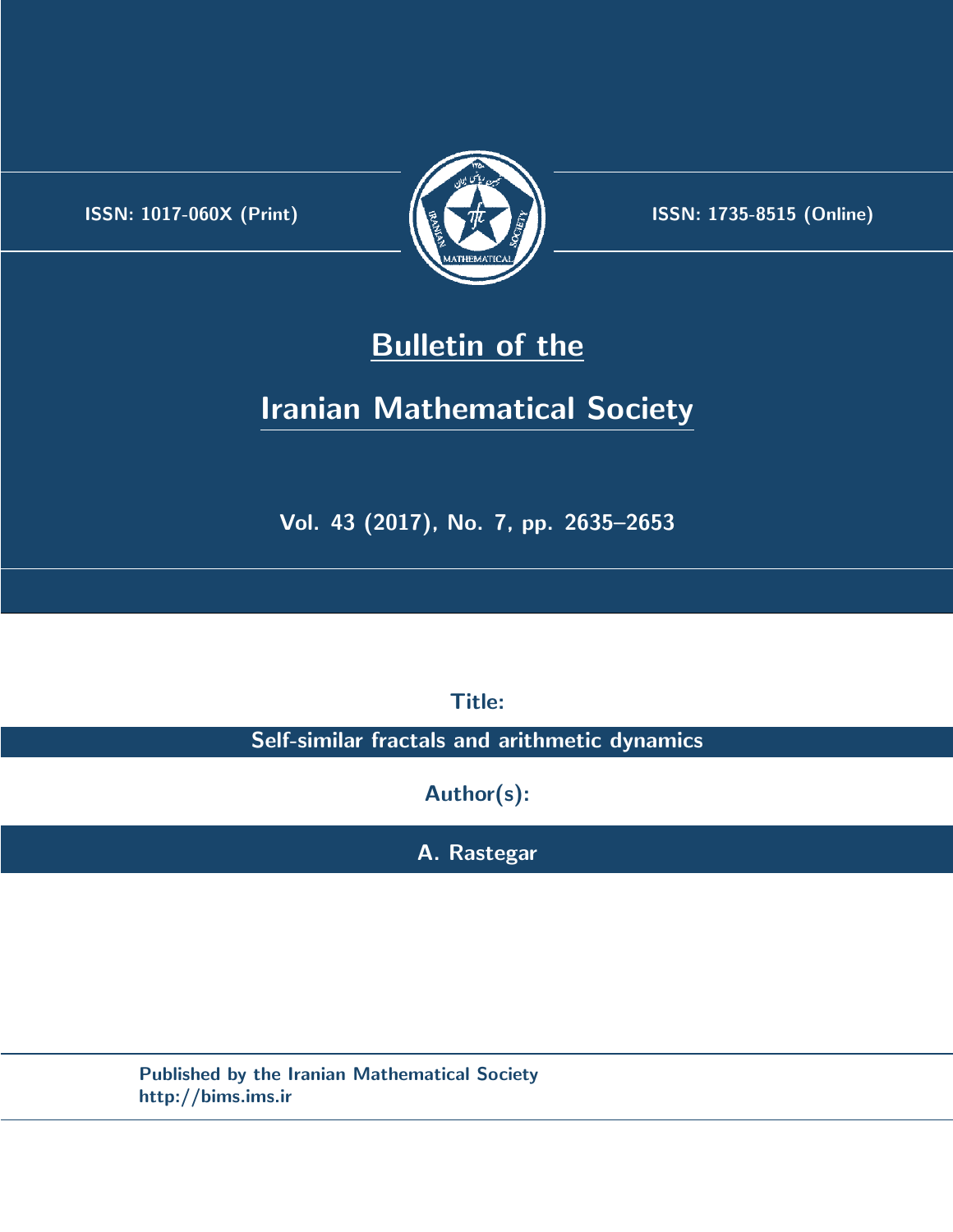Bull. Iranian Math. Soc. Vol. 43 (2017), No. 7, pp. 2635–2653 Online ISSN: 1735-8515

# **SELF-SIMILAR FRACTALS AND ARITHMETIC DYNAMICS**

## A. RASTEGAR

(Communicated by Hamid Reza Ebrahimi Vishki)

Abstract. The concept of self-similarity on subsets of algebraic varieties is defined by considering algebraic endomorphisms of the variety as 'similarity' maps. Self-similar fractals are subsets of algebraic varieties which can be written as a finite and disjoint union of 'similar' copies. Fractals provide a framework in which, one can unite some results and conjectures in Diophantine geometry. We define a well-behaved notion of dimension for self-similar fractals. We also prove a fractal version of Roth's theorem for algebraic points on a variety approximated by elements of a fractal subset. As a consequence, we get a fractal version of Siegel's theorem on finiteness of integral points on hyperbolic curves and a fractal version of Faltings' theorem on Diophantine approximation on abelian varieties. **Keywords:** Self-similarity, Diophantine approximation, arithmetic dynamics.

**MSC(2010):** Primary: 14G40; Secondary: 11D45.

### 1. **Introduction**

Self-similar fractals are very basic geometric objects which presumably could have been defined as early as Euclid. By self-similar fractals, we mean objects which are (almost) disjoint union of pieces 'similar' to the whole object. In Euclidean context, one can think of Euclidean plane as the ambient space and Euclidean similarities as 'similarity' maps. There are several interesting examples of such fractals in the literature. Sierpinski carpet, Koch snowflake, and Cantor set are among the typical examples of Euclidean fractals. In a more modern geometric context, the ambient space of an affine fractal could be a real vector space, and 'similarity' maps could be chosen to be affine maps, which are usually assumed to be distance decreasing.

In the algebraic context, ambient space of an affine fractal could be a vector space over arbitrary field and polynomial self-maps of the vector space with coefficients in the base field could be taken as 'similarity' maps. Ideals in the

*⃝*c 2017 Iranian Mathematical Society

2635

Article electronically published on December 30, 2017.

Received: 2 December 2016, Accepted: 4 March 2018.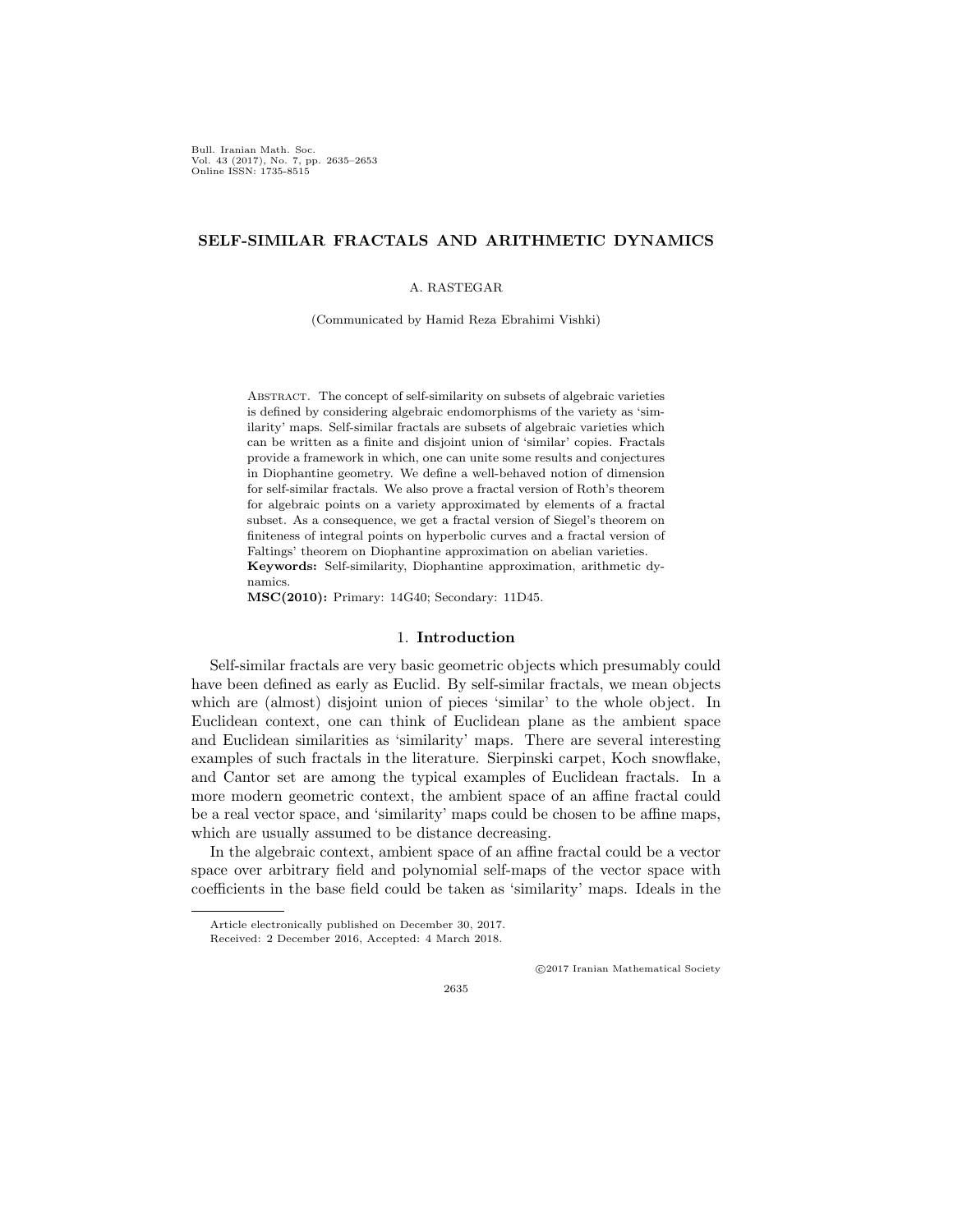#### Self-similar fractals 2636

ring of integers of a number field are examples of affine fractals in this context. Self-similar fractals in a ring could be much more complicated. For example, integers missing a number of digits in their decimal expansion form a fractal. The algebraic concept of self-similar fractals could also be extended to subsets of algebraic varieties, if we take algebraic endomorphisms as 'similarity' maps.

In this paper, we assume that a fractal is a finite union of its similar images except for finitely many points and a self-similar fractal has the extra condition that this fractal is a finite union of its similar images and its similar images are disjoint or at most with finite intersection. For example, rational points on a projective space could be thought of as a self-similar set, but not as a fractal, since it is union of infinitely many similar copies of itself.

The first important question about self-similar fractals is how to define their dimension. One can introduce a notion of dimension which is independent of the representation of the self-similar fractal as union of similar images. We use arithmetic height-functions to introduce such a concept of dimension for self-similar fractals. In fact, this notion of fractal-dimension turns out to be related to the growth of the number of points of bounded height in our fractal. This way, we recover some classical computations in this direction.

One can think of Diophantine approximation of algebraic points by a fractal whose elements are algebraic over Q. Self-similarity of fractals imply a strong version of Roth's theorem in this case.

One shall note that, fractals are not necessarily dense in the ambient space with respect to complex topology. Therefore, such approximation theorems are only interesting if we are approximating a limiting point with respect to some Riemannian metric.

As a reward, we get fractal versions of Siegel's theorem on finiteness of integral points and Faltings' theorem on diophantine approximation on abelian varieties. Here are special cases, which could be formulated without any reference to fractals. We have treated these special cases separately in[[19\]](#page-19-0) and[[20\]](#page-19-1):

**Theorem 1.1.** *Let X be an affine open subcurve of a connected smooth projectuve curve of genus*  $\geq 1$  *defined over*  $\mathbb C$  *in the ambient affine space*  $\mathbb A^n(\mathbb C)$  *and let*  $F \subset \mathbb{A}^n(\mathbb{C})$  *denote any finitely generated subgroup of*  $\mathbb{C}^n$  *. Then*  $X(K) \cap F$ *is finite.*

This implies that Siegel's theorem is an algebro-geometric fact, not an Arithmetic one.

**Theorem 1.2.** *Let A be an abelian variety defined over a finitely generated subfield K of* C*. Let E be a geometrically irreducible subvariety of A defined over K and F be a finitely generated subgroup of A*(*K*)*. Let w be a valuation on K and H*(*x*) *a height function on K coming from a choice of projective model for K over the algebraic closure of*  $\mathbb{Q}$  *in K. If*  $d_w(x, E)$  *denotes the w-adic distance from x to E, and κ and c are positive constants, then, there are only*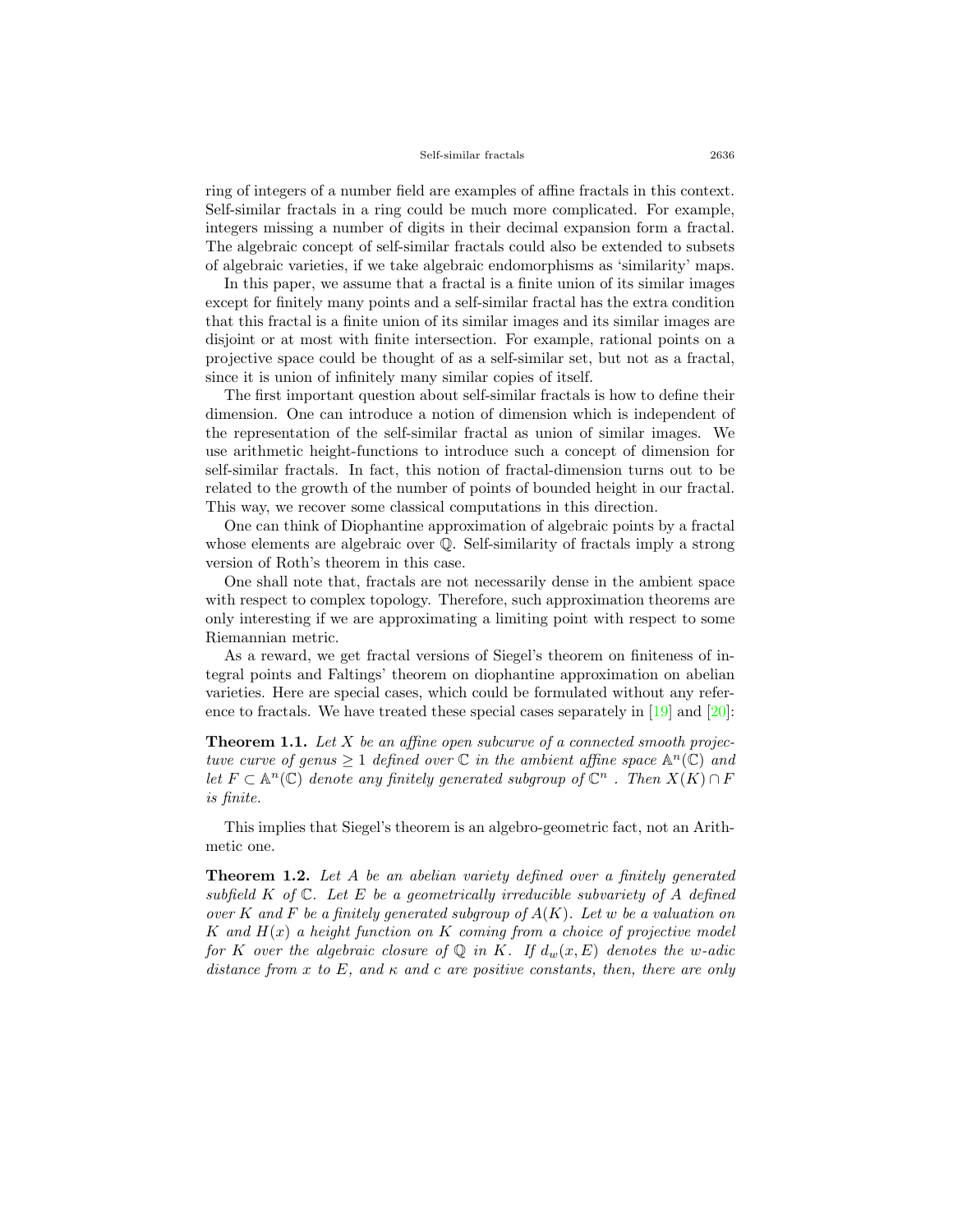*finitely many points in F satisfying the following inequality*

$$
d_w(x, E) < cH(x)^{-\kappa}.
$$

This, in turn, implies that Faltings' theorem on Diophantine approximation on abelian varieties is also an algebro-geometric fact, not an Arithmetic one.

There are quite a few classical objects in arithmetic geometry which can be considered as self-similar fractals. For example, for an abelian variety *A* defined over a number-field as ambient space, the set of rational points  $A(\mathbb{Q})$ or any finitely generated subgroup of  $A(\overline{Q})$  and the set of torsion points  $A^{tor}$ can be thought of as self-similar fractals with respect to endomorphisms of *A*.

In fact, fractals provide a common framework in which similar theorems about objects in arithmetic geometry could be united in a single context. For example, similarity between Manin-Mumford conjecture on torsion points on an abelian variety (proved by Raynaud [\[21](#page-19-2)]), and Lang's conjecture on finitely generated subgroups of rational points on an abelian variety (proved by Faltings [[6\]](#page-18-0)), made us propose the following general conjecture about fractals (Defined in section 2):

**Conjecture 1.3.** *Let V be an irreducible variety defined over a finitely generated field K* and let  $F \subset V(K)$  denote a fractal in V. Then, for any reduced *subscheme*  $Z$  *of*  $V$  *defined over*  $K$  *the Zariski closure of*  $Z(K) \cap F$  *is union of finitely many points and finitely many components*  $B_j$  *such that*  $B_j(K) \cap F$  *is a fractal in B<sup>j</sup> with respect to some of the same self-similarity maps for each j.*

A generalized version of Lang's conjecture is covered by the above conjecture. Some of our results in this paper also can be considered as its special cases. Detailed evidences are presented in the final section. We will also present a conjecture extending the above covering Andre-Oort conjecture, proved by Pila and Tsimerman  $([17]$  $([17]$  $([17]$  and  $[18]$ ).

## 2. **Fractals in** Z

The idea of considering fractal subsets of  $\mathbb Z$  is due to Omid Naghshineh [\[13](#page-18-3)] who proposed the following problem for "International Mathematics Olympiad" held in United Kingdom in July 2002.

*Problem* 2.1*.* Let *F* be an infinite subset of  $\mathbb{Z}$  such that  $F = \bigcup_{i=1}^{n} a_i F + b_i$ for integers  $a_i$  and  $b_i$  where  $a_i.F + b_i$  and  $a_j.F + b_j$  are disjoint for  $i \neq j$  and  $|a_i| > 1$  for each *i*. Prove that

$$
\sum_{i=1}^{n} \frac{1}{|a_i|} \le 1.
$$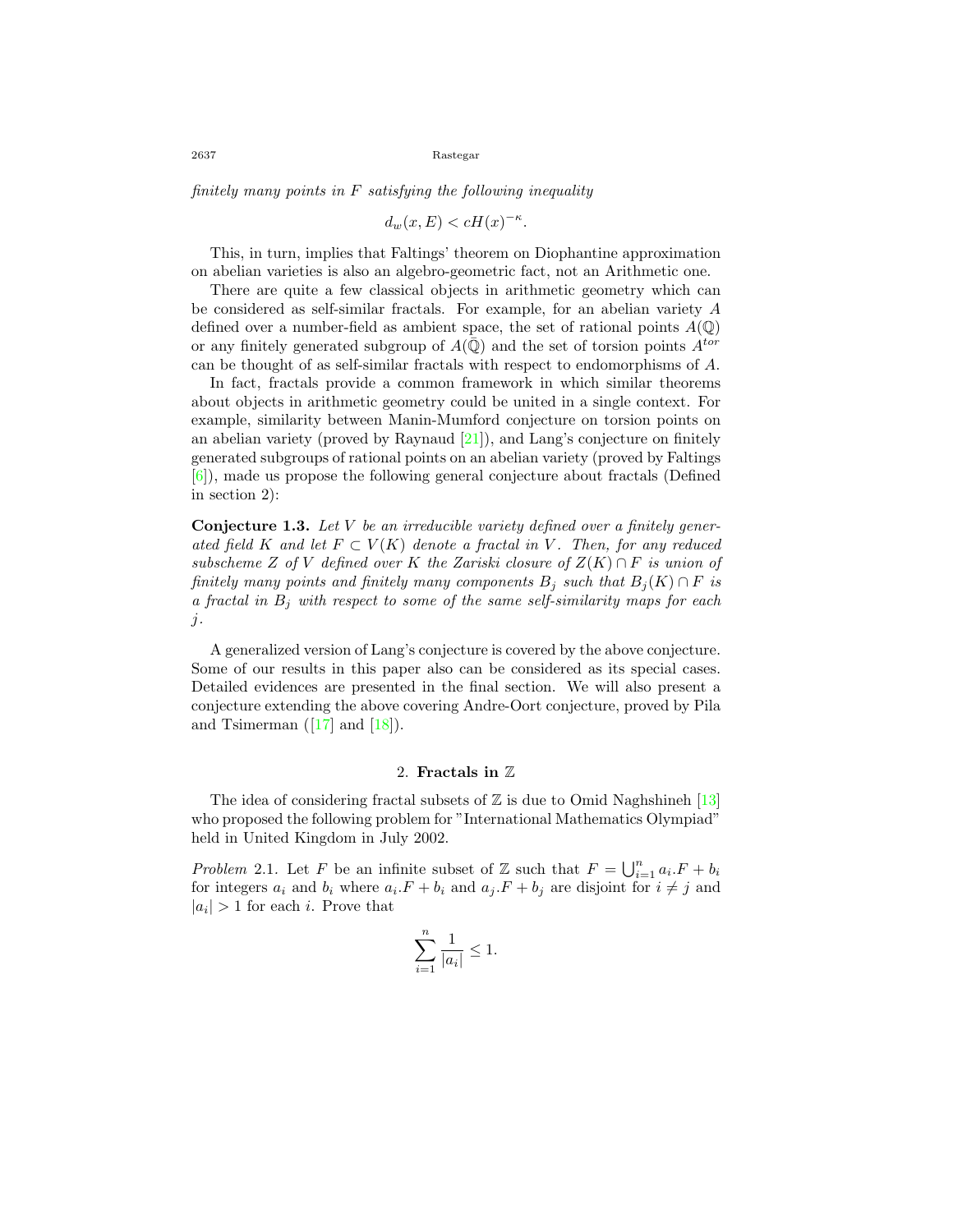In [\[13](#page-18-3)], he explains his ideas about fractals in  $\mathbb Z$  and suggests how to define their dimension and how to prove this notion is independent of the choice of self-similaritymaps. His suggestions are carried out by Hessam Mahdavifar [[13\]](#page-18-3). In this section, we present their results and ideas.

<span id="page-4-0"></span>**Definition 2.2.** Let  $\phi_i : \mathbb{Z} \to \mathbb{Z}$  for  $i = 1$  to *n* denote linear maps of the form  $\phi_i(x) = a_i \cdot x + b_i$  where  $a_i$  and  $b_i$  are integers with  $|a_i| > 1$ . A subset  $F \subseteq \mathbb{Z}$ is called a self-similar fractal with respect to  $\phi_i$  if *F* is disjoint union of its images under the linear map  $\phi_i$ . In this case, we write  $F = \sqcup_i \phi_i(F)$  and define dimension of *F* to be the real number *s* such that

$$
\sum_{i=1}^{n} |a_i|^{-s} = 1.
$$

The basic example for self-similar fractals in  $\mathbb Z$  is the set of integers which miss a number of digits in their decimal expansion. This definition of dimension is motivated by the notion of box dimension for fractals on real vector spaces, which coincides with Hausdorff dimension. The challenge is to prove that, this notion of dimension is independent of all the choices made, and depends only on self-similar fractal itself as a subset of  $\mathbb{Z}$ . Also, smaller self-similar fractals must have smaller dimension. Now, it is easy to solve the above IMO problem. Note that  $\mathbb{Z}$  is a self-similar fractal of dimension one. A self-similar  $F \subseteq \mathbb{Z}$  is of dimension  $\leq 1$  which solves the problem.

<span id="page-4-1"></span>**Theorem 2.3.** Let  $F \subseteq \mathbb{Z}$  satisfy  $F \subseteq \bigcup_i \phi_i(F)$  ( $\phi_i$  and  $a_i$  as in Definition [2.2\)](#page-4-0)*.* If *s* is a real number such that  $\sum_i |a_i|^{-s} < 1$  then the number of elements *of*  $F$  *in the ball*  $B(x)$  *is bounded above by*  $cx^s$  *for some constant*  $c$  *and for large x.*

*Proof.* Let  $F_i = \phi_i(F)$ , and let  $N(x)$  and  $N_i(x)$  denote the number of elements of *F* and  $F_i$  in the ball  $B(x)$ , respectively. We have

$$
N(x) \le \sum_i N_i(x)
$$

and since for  $f \in F_i$  and  $\phi_i^{-1}(f) \in F$  we have  $|\phi_i^{-1}(f)| \leq (|f| + |b_i|)/|a_i|$  we can write

$$
N_i(x) \le N\left(\frac{x+|b_i|}{|a_i|}\right)
$$

If we let  $t = Max_i\{|b_i|/|a_i|\}$  then we get the following estimate

$$
N(x) \le \sum_{i} N(\frac{x}{|a_i|} + t)
$$

We define a function  $h : [1, \infty] \to \mathbb{R}$  by  $h(x) = x^{-s}N(x)$  and we shall show that *h* is a bounded function. The above estimate will give:

$$
h(x)\leq \sum_i (\frac{1}{|a_i|}+\frac{t}{x})^s h(\frac{x}{|a_i|}+t)
$$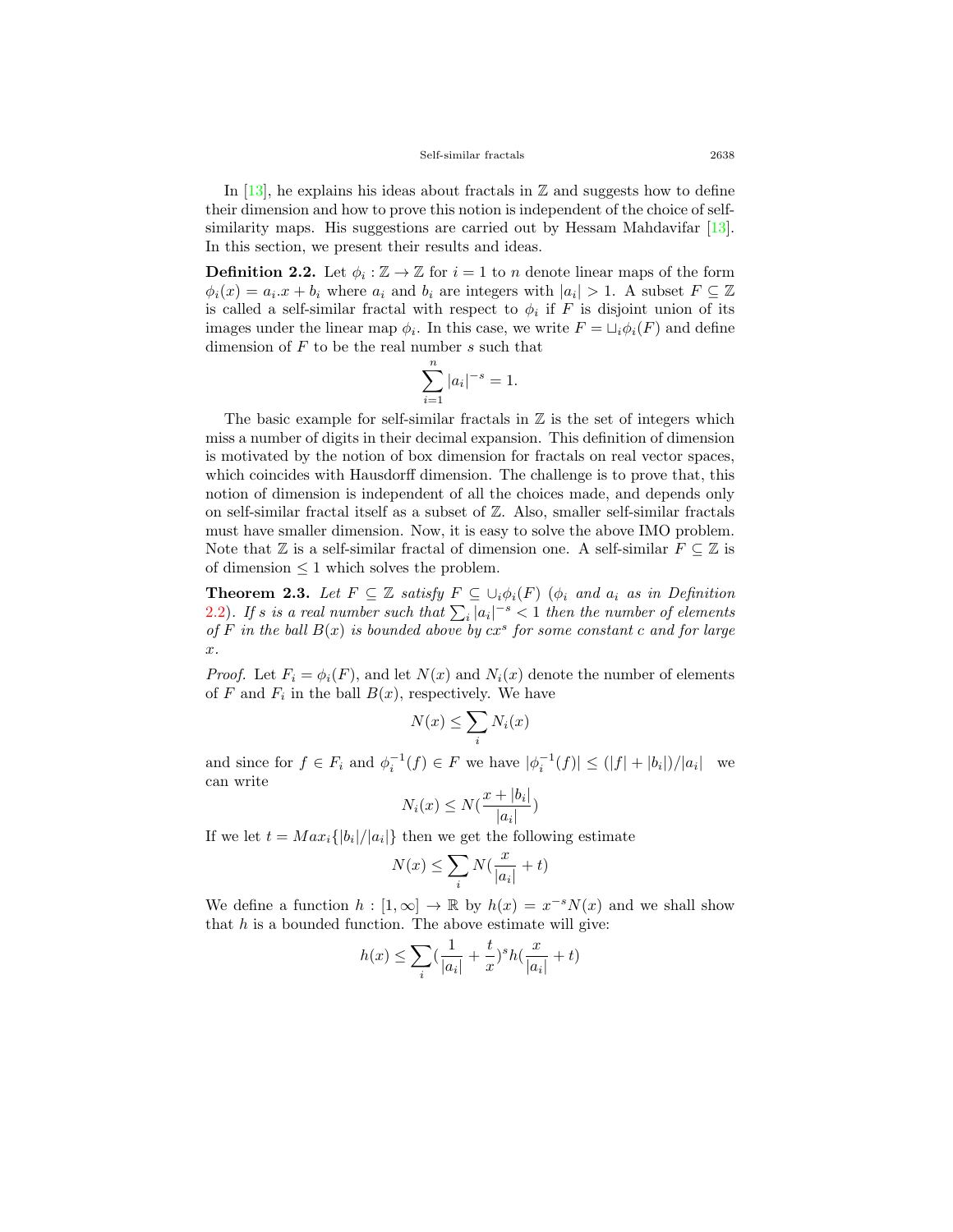There exists a constant *M* such that for  $x > M$  we have  $(x/|a_i|) + t < x$  for all *i* and

$$
\sum_i (\frac{1}{|a_i|}+\frac{t}{x})^s<1
$$

Now, assume  $|a_1| \leq ... \leq |a_n|$  and define  $x_0 = |a_n| (M - t)$  and  $x_j = |a_1| (x_{j-1} - t)$ for  $j \geq 1$ . Then  $x_j$  is an unbounded decreasing sequence. The function h is bounded on  $[M, x_0]$  and we inductively show that it has the same bound on  $[x_j, x_{j+1}]$ : for if  $x \in [x_j, x_{j+1}]$  then  $(x/|a_i|) + t \in [(x_j/|a_i|) + t, x - j + 1/|a_i|) +$  $t \in [M, x_j]$  and since by induction hypothesis we have  $h(x/|a_i|) + t \leq c$  for all *i*,

$$
h(x) \leq \sum_{i} (\frac{1}{|a_i|} + \frac{t}{x})^s h(\frac{x}{|a_i|} + t) < c \sum_{i} (\frac{1}{|a_i|} + \frac{t}{x})^s < c
$$

It remains to notice that *h* is also bounded on  $[1, M]$ .

**Theorem 2.4.** *Let*  $F \subseteq \mathbb{Z}$  *satisfy*  $F \supseteq \bigcup_i \phi_i(F)$  *where*  $\phi_i$  *are as above. If*  $r$  *is a* real number such that  $\sum_i Norm(a_i)^{-r} > 1$  then the number of elements of F *in the ball*  $B(x)$  *is bounded below by*  $cx^r$  *for some constant c and for large*  $x$ *.* 

*Proof.* We use the notation in the proof of the previous lemma. Since for  $f \in F_i$ and  $\phi_i^{-1}(f) \in F$  we have  $|\phi_i^{-1}(f)| \ge (|f| - |b_i|)/|a_i|$  and we get

$$
N_i(x) \ge N(\frac{x - |b_i|}{|a_i|}) \ge N(\frac{x}{|a_i|} - t)
$$

where  $t = Max_i\{|b_i|/|a_i|\}$ . Now, it remains to show that  $h : [1, \infty] \to \mathbb{R}$ defined by  $h(x) = x^{-r}N(x)$  is bounded below, which can be proved along the same line as the previous lemma.  $\Box$ 

<span id="page-5-0"></span>**Proposition 2.5.** *Let*  $F_1 \subseteq F_2 \subseteq \mathbb{Z}$  *be fractals. Then the notion of fractal dimension is well-defined and*  $dim(F_1) \leq dim(F_2)$ .

*Proof.* Suppose  $F = \bigcup_i \phi_i(F) = \bigcup_j \psi_j(F)$  where  $\phi_i$  and  $\psi_i$  are linear functions  $\phi_i(x) = a_i \cdot x + b_i$  and  $\psi_j(x) = c_j \cdot x + d_j$ . Assume  $\sum_i |a_i|^{-\alpha} = 1$  and  $\sum_i |c_j|^{-\beta} =$ 1. We must show that  $\alpha = \beta$ . Suppose  $\alpha < \beta$ . Insert real numbers  $\alpha < s <$ *r*  $\lt$  *β*. Since  $F \subset \bigcup_i \phi_i(F)$  and  $\sum_i |a_i|^{-s} \lt 1$ , we get  $N(x) \leq cx^s$  for large *x* and since  $F \supseteq \bigcup_i \psi_j(F)$  and  $\sum_i |c_j|^{-r} > 1$ , we get  $N(x) \geq cx^r$  for large *x* which is a contradiction. Thus  $\alpha = \beta$ .

Now, for fractals  $F_1 \subseteq F_2$  suppose that  $F_1 = \bigcup_i \phi_i(F)$  and  $F_2 = \bigcup_j \psi_j(F)$ where  $\phi_i$  and  $\psi_i$  functions as above, and let  $\sum_i |a_i|^{-\alpha} = 1$  and  $\sum_i |c_j|^{-\beta} = 1$ . We must show that  $\alpha \leq \beta$ . Suppose  $\alpha > \beta$  and insert real numbers  $\alpha > r > \beta$  $s > \beta$ . Then one can get a contradiction as above. □

Naghshineh and Mahdavifar also suggest that the same calculations work for  $\mathbb{Z}[i]$  if we use norm of a complex number instead of absolute value for a real number. The same arguments indicate that, the notion of dimension of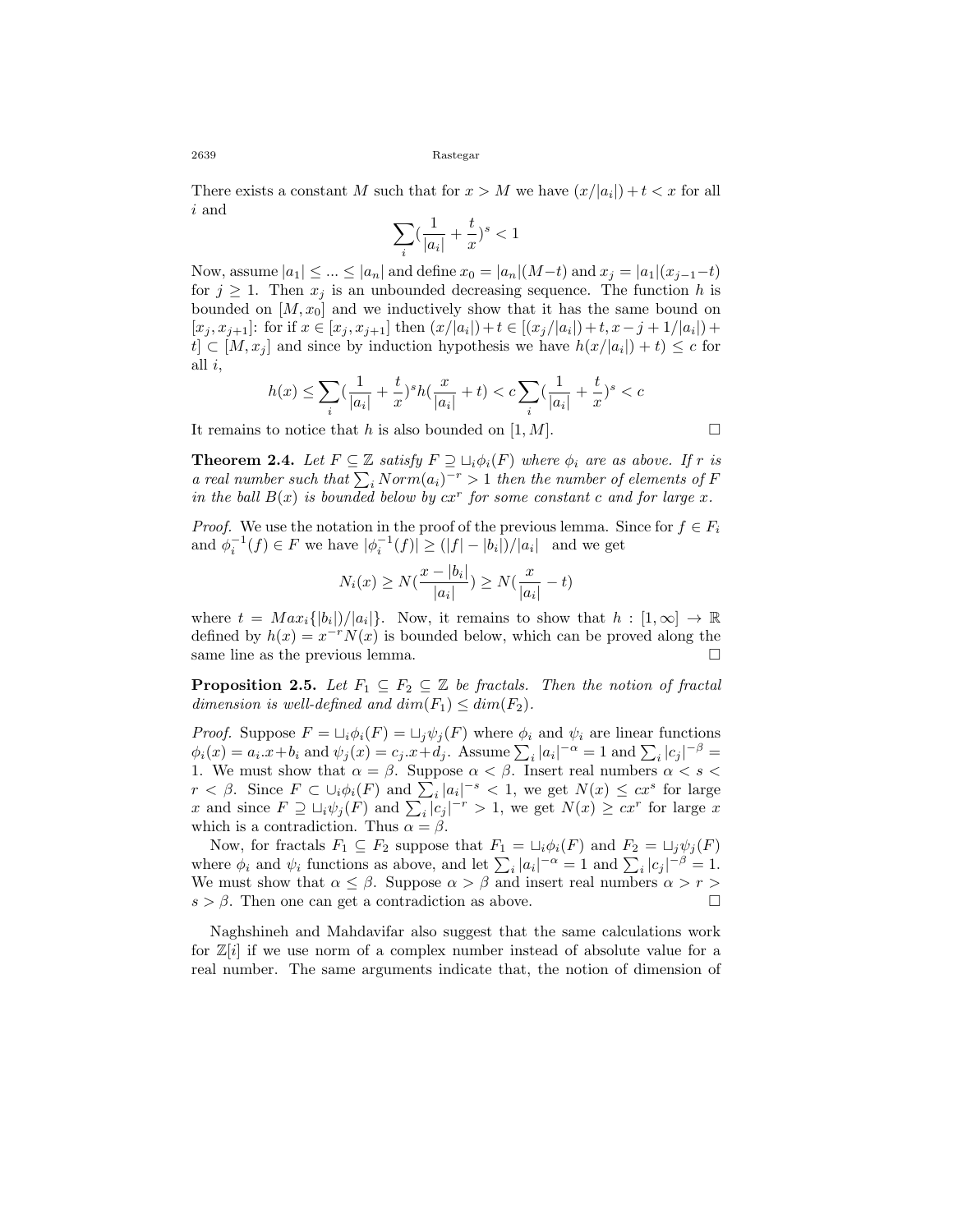a fractal is linked to asymptotic behavior of the number of points of bounded norm.

# 3. **Affine fractals**

It would be more convenient for the reader, if we formulate the most general form of an affine fractal, and then treat special cases.

**Definition 3.1.** Let *X* be an affine algebraic variety defined over a finitely generated field  $K$ , and let  $f_i$  for  $i = 1$  to  $n$ , denote nonconstant polynomial endomorphisms of *X* with coefficients in *K*. A subset  $F \subset X(K)$  is called an affine self-similar fractal with respect to  $f_1, ..., f_n$  if F is an almost disjoint (i.e. finite intersection) union of its images under the polynomial endomorphisms  $f_i$  for  $i = 1$  to *n*, in which case, by abuse of notation, we write  $F = \bigcup_i f_i(F)$ . An affine fractal in *X* is a subset which is affine fractal with respect to some polynomial endomorphisms *f*1*, ..., fn*. Note that such a representation is not unique. In case we only have  $F = \bigcup_i f_i(F)$  except for finitely many points of *F* which are outside  $\cup_i f_i(F)$  we simply call *F* a fractal.

**Example 3.2.** Let  $K$  be a number field and let  $O_K$  denote its ring of integers. One can take  $O_K$  as ambient space and polynomial maps  $\phi_i: O_K \to O_K$  with coefficients in  $O_K$  as self-similarities. Let  $a_i$  denote the leading coefficient of  $\phi_i$ , and  $n_i$  denote the degree of  $\phi_i$ . Fix an embedding  $\rho: K \hookrightarrow \mathbb{C}$ . Assume  $Norm_{\rho}(a_i) > 1$  in case  $\phi_i$  is linear. Let  $F \subseteq O_K$  be an affine fractal with respect to  $\phi_i$  for  $i = 1$  to *n*. One can define the fractal-dimension of *F* to be the real number *s* for which

$$
\sum_{i=1}^{n} Norm(a_i)^{-\frac{s}{n_i}} = 1.
$$

Arguments of the previous section hold almost line by line, if one replaces the absolute value of an integer with the product of various archemidian norms of an algebraic integer in  $O_K$ . Therefore, we have the following result:

**Proposition 3.3.** *The above notion of dimension for affine fractals in O<sup>K</sup> is well-defined and well-behaved with respect to inclusion of affine fractals, i.e. dimension of an affine fractal is independent of the choice of self-similarities and compatible with inclusion of fractal subsets.*

For a fractal generated by finitely many points we have proved the following:

**Proposition 3.4.** *Let F be a fractal with respect to f<sup>i</sup> as above, the number of points of norm bounded by X is O*(*X<sup>s</sup>* ) *where s is determined by*

$$
\sum_{i=1}^{n} Norm(a_i)^{-\frac{s}{n_i}} = 1.
$$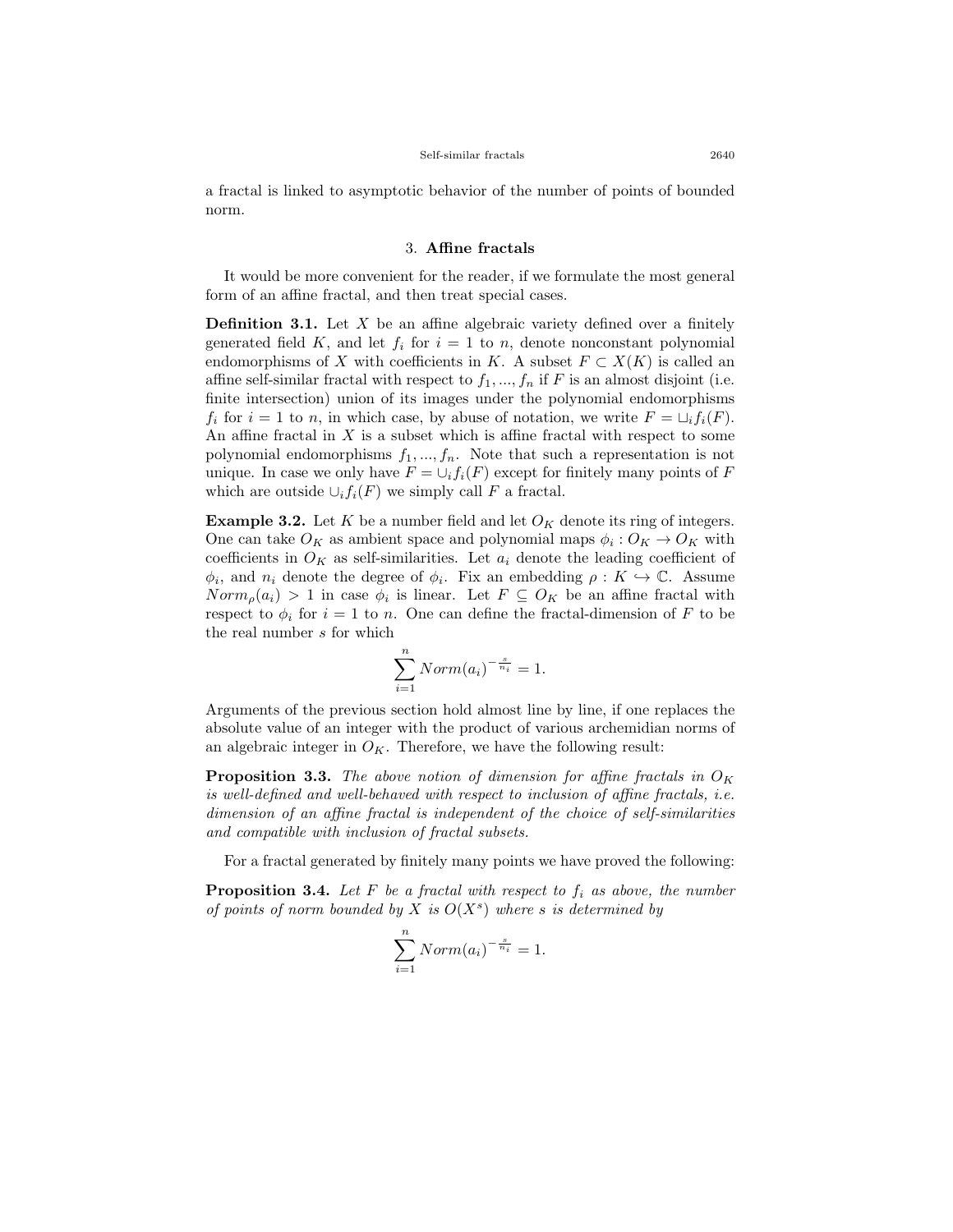**Example 3.5.** Start from a linear semi-simple algebraic group *G* and a rational representation  $\rho : G \to GL(W_{\mathbb{Q}})$  defined over  $\mathbb{Q}$ . Let  $w_0 \in W_{\mathbb{Q}}$  be a point whose orbit  $V = w_0 \rho(G)$  is Zariski closed. Then the stabilizer  $H \subset G$  of  $w_0$  is reductive and *V* is isomorphic to  $H \backslash G$ . By a theorem of Borel-Harish-Chandra  $V(\mathbb{Z})$ breaks up to finitely many  $G(\mathbb{Z})$  orbits [[1\]](#page-18-4). Thus the points of  $V(\mathbb{Z})$  are parametrized by cosets of  $G(\mathbb{Z})$ . Fix an orbit  $w_0G(\mathbb{Z})$  with  $w_0$  in  $G(\mathbb{Z})$ . Then the stabilizer of  $w_0$  is  $H(\mathbb{Z}) = H \cap G(\mathbb{Z})$ .

The additive structure of *G* allows one to define self-similar subsets of  $V(\mathbb{Z})$ and study their asymptotic behavior using the idea of fractal dimension. For example, one can define self-similarities to be maps  $\phi: V(\mathbb{Z}) \to V(\mathbb{Z})$  of the form

$$
\phi(\omega_0 \gamma) = \omega_0([n] \gamma + g_0)
$$

where  $[n]$  denotes multiplication by *n* in  $G(\mathbb{Z})$  and  $g_0$  is an element in  $G(\mathbb{Z})$ . These similarity maps are expansive if  $n > 1$  and lead to a notion of dimension for self-similar fractals in  $V(\mathbb{Z})$ . Upper bound similar to above holds for fractals in  $V(\mathbb{Z})$ .

Duke-Rudnick-Sarnak[[4\]](#page-18-5) putting some extra technical assumptions, have determined the asymptotic behavior of

$$
N(V(\mathbb{Z}),x) = \sharp \{ \gamma \in H(\mathbb{Z}) \setminus G(\mathbb{Z}) : ||w_0 \gamma|| \leq x \}.
$$

They prove that there are constants  $a \geq 0, b > 0$  and  $c > 0$  such that

$$
N(V(\mathbb{Z}), x) \sim cx^{a} (log x)^{b}.
$$

Note that, the whole set  $V(\mathbb{Z})$  could not be a fractal, since the asymptotic behavior of its points is not polynomial.

**Example 3.6.** Here is an example of an affine self-similar fractal with respect to nonlinear polynomial maps. The subset

$$
\{(2^i,2^j)\in\mathbb{Q}^2|i,j\in\mathbb{Z}\}
$$

is an affine self-similar fractal with respect to  $f_1(x_1, x_2) = (x_1^2, x_2^2)$ ,  $f_2(x_1, x_2) = (2x_1^2, x_2^2), f_3(x_1, x_2) = (x_1^2, 2x_2^2) \text{ and } f_4(x_1, x_2) = (2x_1^2, 2x_2^2).$  Notice that, after projectivization, we still get a self-similar set in the projective line  $P^1(\mathbb{Q})$ . The subset

$$
\{(2^i; 2^j) \in P^1({\mathbb Q}) | i,j \in {\bf N} \cup \{0\}\}
$$

is a self-similar fractal with respect to  $f_1(x_1; x_2) = (x_1^2; x_2^2)$  and  $f_2(x_1; x_2) =$  $(2x_1^2; x_2^2).$ 

## 4. **Fractals in arithmetic geometry**

In general, there is no global norm on the set of points in a fractal to motivate us how to define the notion of fractal-dimension. In special cases, arithmetic height functions are appropriate replacements for the norm of an algebraic integer, particularly because finiteness theorems hold in this context.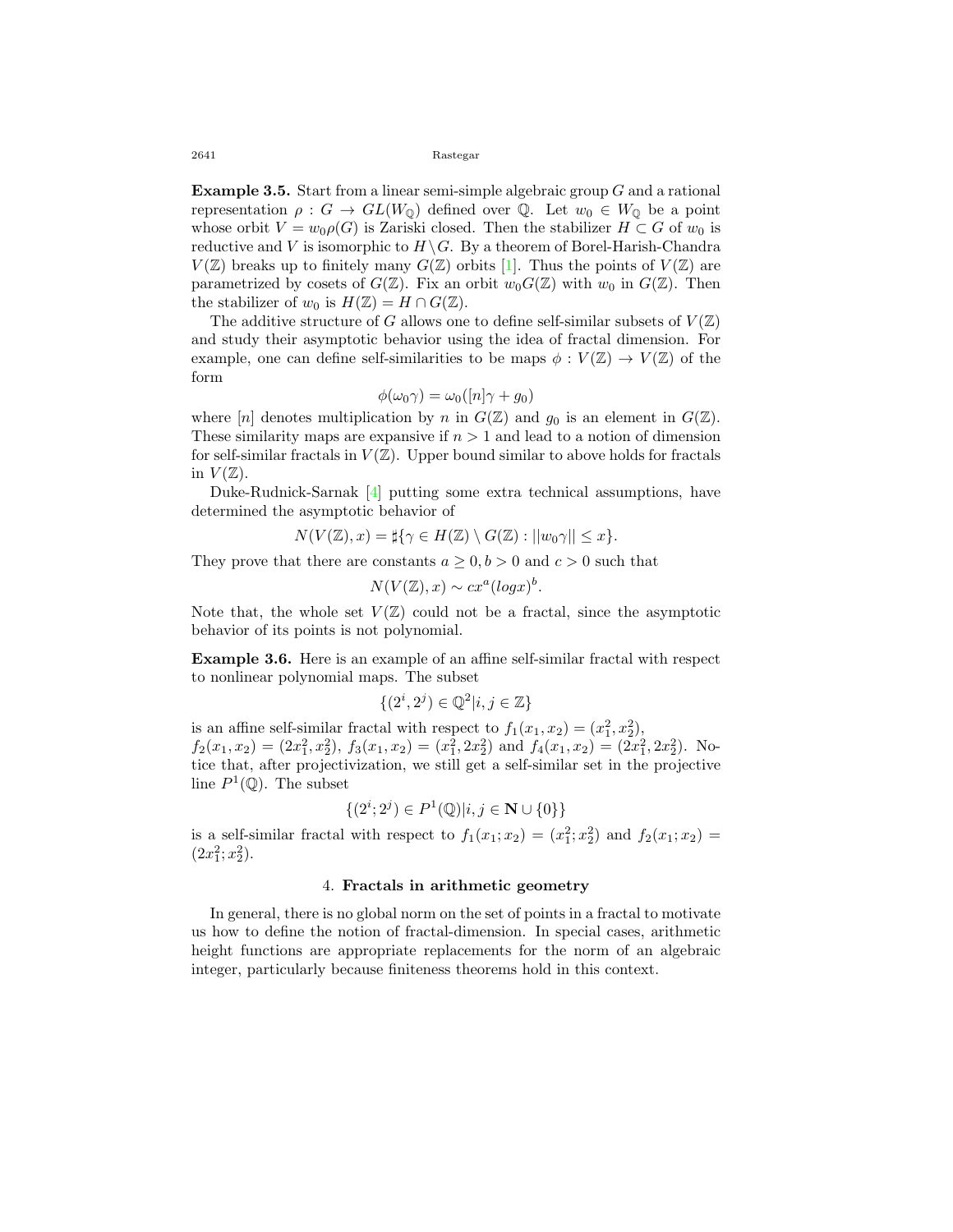Northcott associated a height function to points on the projective space whichare defined over number fields  $[15]$  $[15]$ . In course of his argument for the fact that, the number of periodic points of an endomorphism of a projective space which are defined over a given number-field are finite, he proved that the number of points of bounded height is finite. Therefore, one can study the asymptotic behavior of rational points on a fractal hosted by a projective variety. Let us formulate a general definition.

**Definition 4.1.** Let *V* be a projective variety defined over a finitely generated field *K* and let  $f_i$  for  $i = 1$  to *n* denote finite surjective endomorphisms of *V* defined over *K*, which are of degrees  $> 1$ . A subset  $F \subset V(K)$  is called a self-similar fractal with respect to  $f_i$ , if  $F$  is almost disjoint union of its images under the endomorphisms  $f_i$ , i.e.  $F = \bigcup_i f_i(F)$ . *F* is called a fractal if  $F = \cup_i f_i(F)$ 

**Example 4.2.** Let  $f_i$  for  $i = 1, ..., n$  denote homogeneous endomorphisms of a projective space defined over a global field *K* with each homogeneous component of degree  $m_i$ . Let  $F \subseteq P^n(K)$  be a fractal with respect to  $f_i$ :  $F = \bigcup_i f_i(F)$ . One can define the fractal-dimension of *F* to be the real number s for which  $\sum_{i} m_i^{-s} = 1$ .

**Proposition 4.3.** *In the context of projective spaces, dimension of a selfsimilar fractal F is well-defined and well-behaved with respect to fractal embeddings.*

*Proof.* Indeed, for the number-field case, we use the logarithmic height *h* to control the height growth of points under endomorphisms. Again we claim that if  $\sum_i m_i^{-s} < 1$  and  $F \subseteq \bigcup_i f_i(F)$  then the number of elements of *F* of logarithmic height less than  $x$ , which we denote again by  $N(x)$ , is bounded above by  $cx^s$  for some constant *c* and large *x*. Let  $F_i = f_i(F)$ , and  $N_i(x)$ denote the number of elements of *F<sup>i</sup>* of logarithmic height less than *x*. We have

$$
N(x) \le \sum_i N_i(x)
$$

and for  $f \in F_i$  and  $f_i^{-1}(f) \in F$  we have  $h(f_i(f)) = m_i \cdot h(f) + O(1)$ . Therefore

$$
N(x) \leq \sum_i N(m_i^{-1}x + t)
$$

for some *t*. We define a function  $\bar{h} : [1, \infty] \to \mathbb{R}$  by  $\bar{h}(x) = x^{-s}N(x)$ . The argument of Theorem [2.3](#page-4-1) implies that  $\bar{h}$  is bounded, and hence the claim follows. By a similar argument, if  $F \supseteq \bigcup_i f_i(F)$  and if *r* is a real number such that  $\sum_{i} m_i^{-r} > 1$  then  $N(x)$  is bounded below by  $cx^s$  for some constant *c* and large *x*. One can follow the argument of Proposition [2.5](#page-5-0) to finish the proof.  $\Box$ 

**Example 4.4.** For the function field case, one could use another appropriate height function. Let  $\bar{\mathbb{F}}_q(X)$  denote the function field of an absolutely irreducible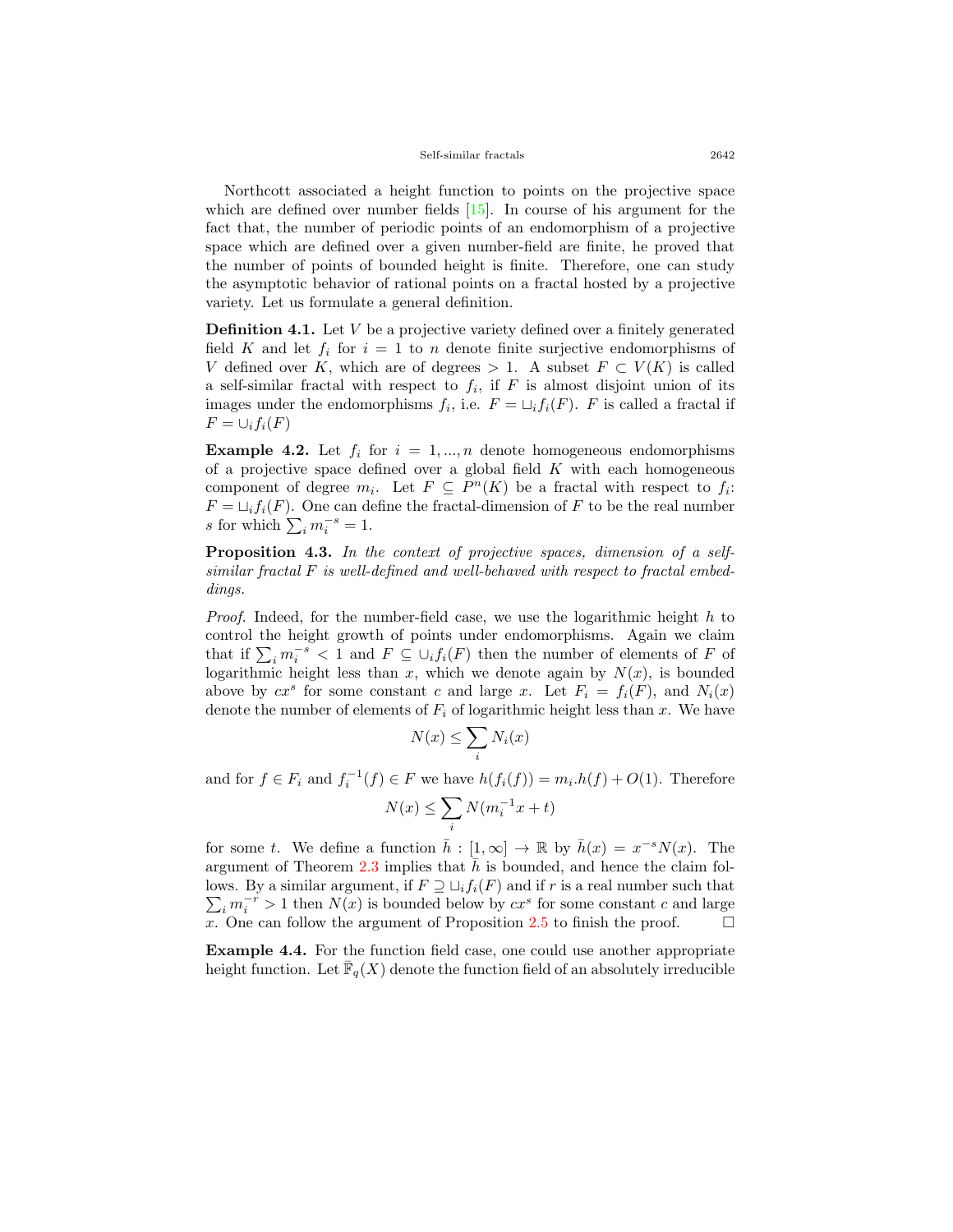projective variety *X* which is non-singular in codimension one, defined over a finite field  $\overline{\mathbb{F}}_q$  of characteristic *p*. One can use the logarithmic height on  $P^{n}(\bar{\mathbb{F}}_{q}(X))$ defined by Neron [[10](#page-18-7)]. Finiteness theorem holds for this height function as well.

**Example 4.5.** Let  $h, R, w, r_1, r_2, d_K, \zeta_K$  denote class number, regulator, number of roots of unity, number of real and complex embeddings, absolute discriminant and the zeta function associated to the number field *K*. Schanuel provedthat  $[23]$  $[23]$  the asymptotic number of points in  $P<sup>n</sup>(K)$  of logarithmic height bounded by  $log(x)$  is given by

$$
\frac{hR}{w\zeta_K(n+1)}\left(\frac{2^{r_1}(2\pi)^{r_2}}{d_K^{1/2}}\right)^{n+1}(n+1)^{r_1+r_2-1}x^{n+1}.
$$

This proves that rational points on projective space can not be regarded as a fractal of finite dimension.

**Example 4.6.** Schmidt in case  $K = \mathbb{Q}$  [\[24](#page-19-4)] and Thunder for general number field *K* [[26\]](#page-19-5) generalized the estimate of Shanuel to Grassmanian varieties, and proved that

 $C(G(m, n)(K), log(x)) \sim c_{m,n,K} x^n$ 

where *C* denotes the number of points of bounded logarithmic height and  $c_{m,n,K}$  is an explicitly given constant. Also, Franke-Manin-Tschinkel provided ageneralization to flag manifolds  $[8]$  $[8]$ . Let *G* be a semi-simple algebraic group over *K* and *P* a parabolic subgroup and  $V = P \ G$  the associated flag manifold. Choose an embedding of  $V \subset P^n$  such that the hyperplane section *H* is linearly equivalent to  $-sK_V$  for some positive integer *s*, then there exists an integer  $t \geq 0$  and a constant  $c_V$  such that

$$
C(V(K),x)^s \sim c_V x(logx)^t.
$$

All of these spaces are self-similar objects which have the potential to be ambient spaces for fractals, but they are too huge to be fractals themselves.

**Example 4.7.** Wan [\[27\]](#page-19-6) proved that in the function field case, the asymptotic behavior of points in  $P^n(K)$  of logarithmic height bounded by *d* is given by

$$
\frac{hq^{(n+1)(1-g)}}{(q-1)\zeta_X(n+1)}q^{(n+1)d}
$$

*.*

which shows that  $P^n(\bar{\mathbb{F}}_q(X))$  can indeed be considered as a finite dimensional fractal.

**Example 4.8.** Let *A* be an abelian variety over a number-field *K* and let  $F \subseteq A(\overline{Q})$  be a fractal with respect to endomorphisms  $\phi_i$  which are translations of multiplication maps  $[n_i]$  by elements of  $A(\overline{\mathbb{Q}})$ . We define dimension of *F* to be the real number *s* for which  $\sum_i n_i^{-s} = 1$ . Then dimension of *F* is well-defined and well-bahaved with respect to fractal embeddings.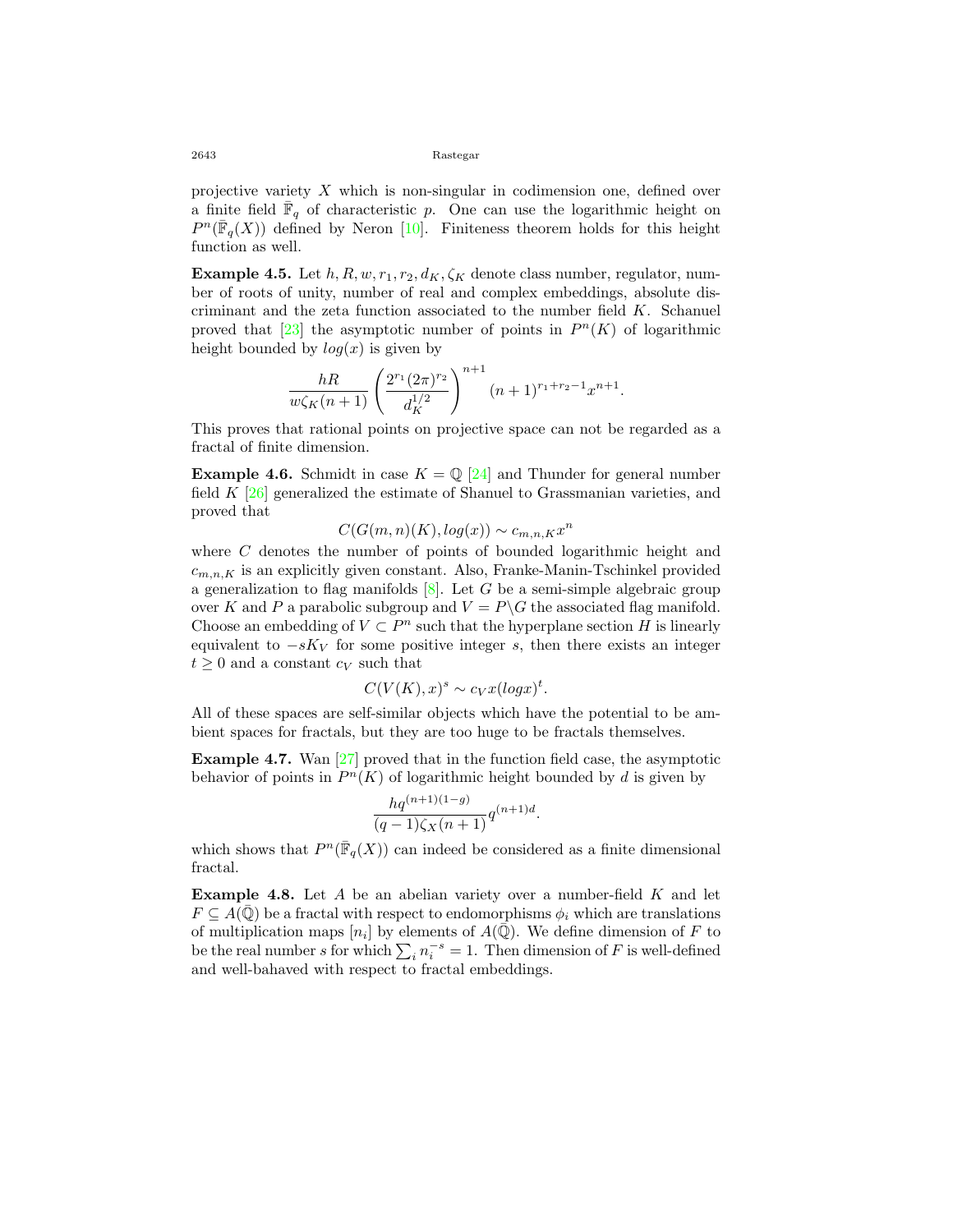**Proposition 4.9.** *In the context of abelian varieties, dimension of a selfsimilar fractal F is well-defined and well-bahaved with respect to fractal embeddings.*

*Proof.* Indeed, in this case, we use the Neron-Tate logarithmic height  $\hat{h}$  to control the growth of the heights of points under the action of endomorphisms  $\phi_i$ . The same proof as before works except that

$$
\hat{h}([n_i](f)) = (n_i)^2 \hat{h}(f)
$$

does not hold for translations of the form  $[n_i]$ . One should use the fact that for the Néron-Tate height associated to a symmetric ample bundle on *A* and for every  $a \in A(\mathbb{Q})$  and  $n \in \mathbb{N}$ , we have

$$
\hat{h}([n](f) + a) + \hat{h}([n](f) - a) = 2\hat{h}([n](f)) + 2\hat{h}(a).
$$

This helps to get the right estimate. The rest of proof goes as before.  $\Box$ 

The above notion of dimension implies that the number of points of bounded height defined over a fixed number-field has polynomial growth, which gives an immediate proof for a classical result of Néron  $[14]$ .

**Example 4.10.** Analogous to abelian varieties, one also can define fractals on *t*-modules. By a *t*-module of dimension *N* and rank *d* defined over the algebraic closure  $\bar{k} = \overline{\mathbb{F}_q(t)}$  we mean, fixing an additive group  $(\mathbf{GSp}(2g)_a)^N(\bar{k})$  and an injective homomorphism  $Phi$  from the ring  $\bar{\mathbb{F}}_q[t]$  to the endomorphism ring of  $(\mathbf{GSp}(2g)_a)^N$  which satisfies

$$
Phi(t) = a_0 F^0 + \dots + a_d F^d
$$

with  $a_d$  non-zero, where  $a_i$  are  $N \times N$  matrices with coefficients in  $\overline{k}$ , and  $F$ is a Frobenius endomorphism on  $(\mathbf{GSp}(2g)_a)^N$ . One can think of polynomials  $P_i \in \mathbb{F}_q[t]$  of degrees  $r_i$  for  $i = 1$  to *n* as self-similarities of the *t*-module  $(\mathbf{GSp}(2g))_a$ <sup>N</sup> and let  $F \subseteq (\mathbf{GSp}(2g)_a)^N(\bar{k})$  be a fractal with respect to  $P_i$ , i.e.  $F = \bigcup_i Phi(P_i)(F)$ . We define the fractal dimension of *F* to be the real number *s* such that  $\sum_{i} (r_i d)^{-s} = 1$ . Then dimension of *F* is well-defined and well-bahaved with respect to inclusions.

**Proposition 4.11.** *In the context of t-modules dimension of a self-similar fractal F is well-defined and well-bahaved with respect to fractal embeddings.*

*Proof.* Indeed, Denis defines a canonical height  $\hat{h}$  on  $t$ -modules which satisfies

$$
\hat{h}[Phi(P)(\alpha)] = q^{dr}.\hat{h}[\alpha]
$$

for all  $\alpha \in (\mathbf{GSp}(2g)_a)^N$ , where *P* is a polynomial in  $\overline{\mathbb{F}}_q[t]$  of degree *r* [[3\]](#page-18-10). This can be used to prove the result in the same lines as before. One can get information on the asymptotic behavior of  $N(\mathbf{GSp}(2g))_{a}^{N}$  $a_a^N(\bar{k}), x$  by representing  $\mathbf{GSp}(2g)^N_a$  $a^{N}(\bar{k})$  as a fractal. □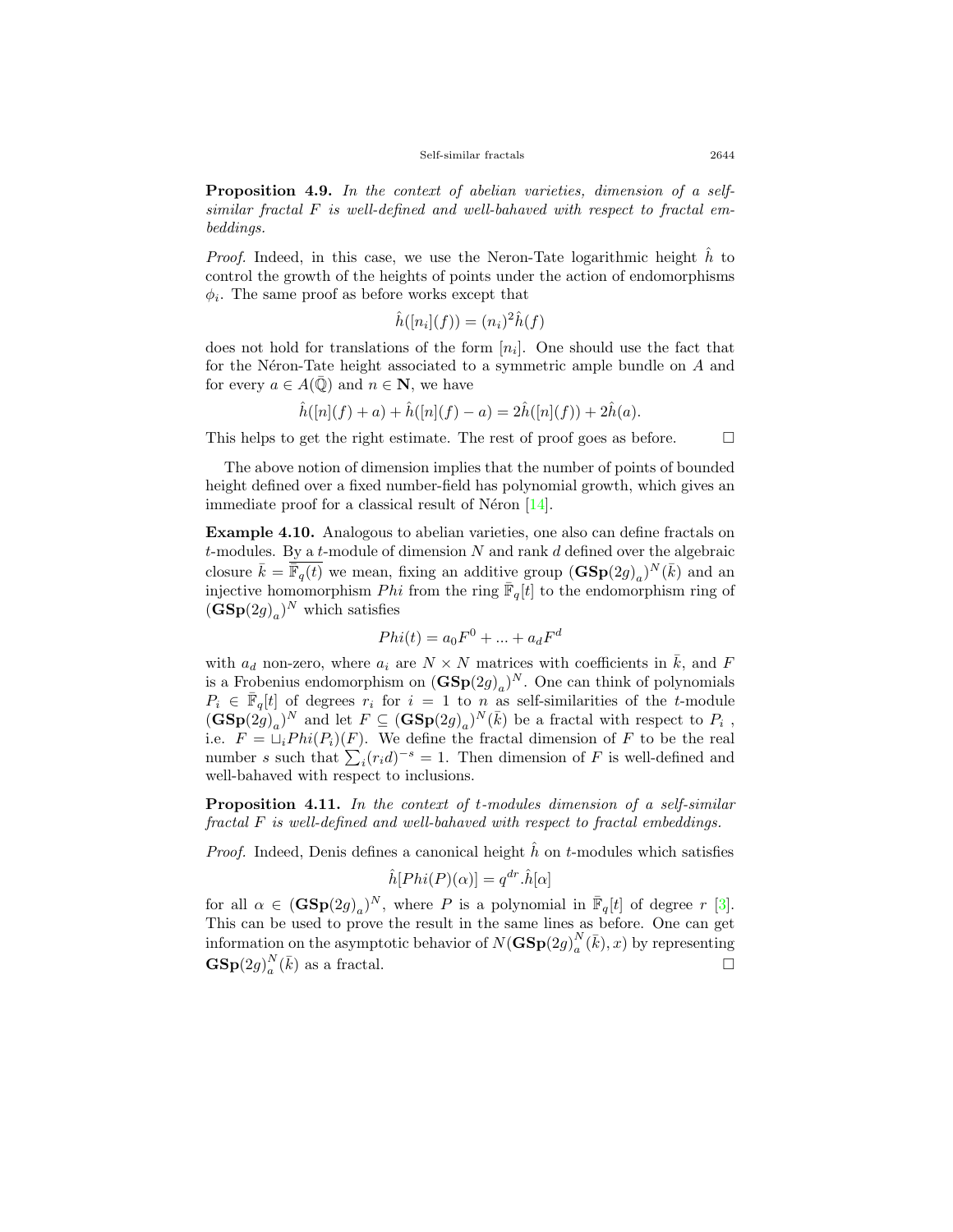## 5. **Diophantine approximation by fractals**

This section is devoted to proving theorems which were mentioned in the introduction. The arguments are along the same lines as analogous classical results.

Roth's theorem on Diophantine approximation of rational points on projective line implies a version on projective varieties defined over number-fields. Self-similarity of rational points on abelian varieties makes room to improve the estimates. This argument can be imitated in case of arithmetic fractals defined over finitely generated fileds.

<span id="page-11-1"></span>**Theorem 5.1** (Fractal version of Roth's thereom on diophantine approximation). Fix a finitely generated field of characteristic zero K and  $\sigma : K \hookrightarrow \mathbb{C}$  a *complex embedding. Let V be a smooth projective algebraic variety defined over K and let L be a very ample line-bundle on V . Denote the arithmetic height function associated to the line-bundle L by*  $h<sub>L</sub>$ *. Suppose*  $F \subset V(K)$  *is a fractal subset with respect to finitely many height-increasing self-endomorphisms*  $\phi_i: V \to V$  *defined over K such that for all i we have* 

$$
h_L(\phi_i(f)) > m_i h_L(f) + 0(1)
$$

*where*  $m_i > 1$ *. Fix a Riemannian metric on*  $V_{\sigma}(\mathbb{C})$  *and let*  $d_{\sigma}$  *denote the induced metric on*  $V_{\sigma}(\mathbb{C})$ *. Then, for every*  $\delta > 0$  *and every choice of an algebraic point*  $\alpha \in V(\overline{K})$  *which is not a critical value of any of the*  $\phi_i$ *'s and all choices of a constant C, there are only finitely many fractal points*  $\omega \in F$  *approximating*  $\alpha$ *such that*

$$
d_{\sigma}(\alpha,\omega) \le Ce^{-\delta h_L(\omega)}.
$$

<span id="page-11-0"></span>**Proposition 5.2.** *With assumptions of the above theorem, suppose for some δ*<sup>0</sup> *>* 0 *we have that, for any choice of a constant C and every choice of an algebraic point*  $\alpha \in V(\overline{K})$  *there are only finitely many fractal points*  $\omega \in F$ *approximating α in the following manner*

$$
d_{\sigma}(\alpha,\omega) \le Ce^{-\delta_0 h_L(\omega)}.
$$

*Then, for every*  $\delta > 0$  *and every choice of an algebraic point*  $\alpha \in V(\overline{K})$  *which is not a critical value of any of the*  $\phi_i$ 's and all choices of a constant C, there *are only finitely many fractal points*  $\omega \in F$  *approximating*  $\alpha$  *such that* 

$$
d_{\sigma}(\alpha,\omega) \leq Ce^{-\delta h_L(\omega)}.
$$

*Proof of Proposition* [5.2](#page-11-0)*.* Note that, we have assumed that the above is true for some  $\delta_0 > 0$  without any assumption on  $\phi_i$  or on  $\alpha$ . Let  $\delta' > 0$  be infimum of such  $\delta_0 > 0$ .

Fix  $\epsilon > 0$  such that  $\epsilon < \delta' < m_i \epsilon$  for all *i*. Suppose that  $w_n$  is an infinite sequence of elements in *F* such that  $\omega_n \to \alpha$  which satisfies the estimate

$$
d_{\sigma}(\alpha,\omega_n) \leq Ce^{-\epsilon h_L(\omega_n)}.
$$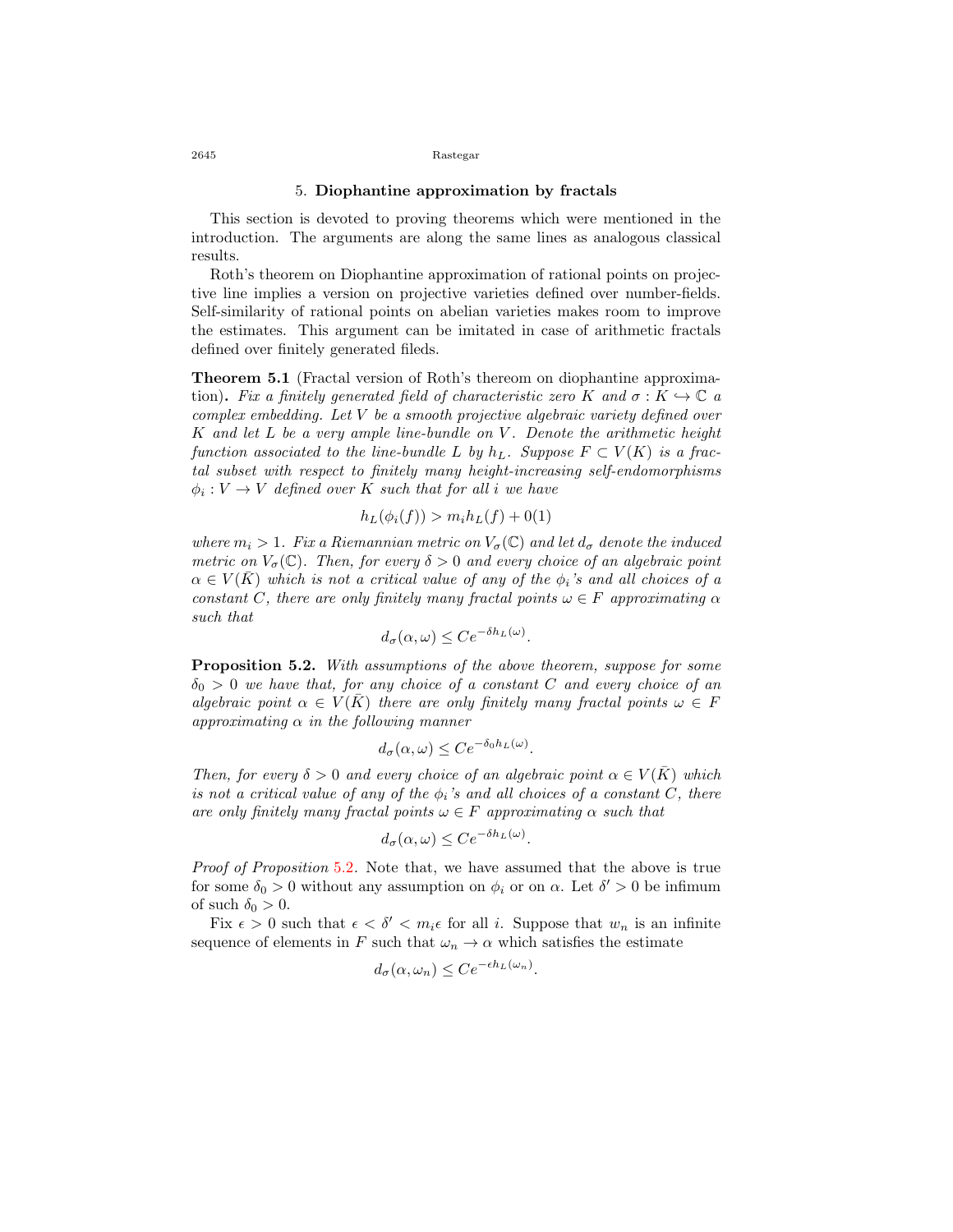then infinitely many of them are images of elements of  $F$  under the same  $\phi_i$ . By going to a subsequence, one can find a sequence  $\omega'_n$  in F and an algebraic point  $\alpha'$  in  $V(\bar{K})$  such that  $\omega'_n \to \alpha'$  and for a fixed  $\phi_i$  we have  $\phi_i(\alpha') = \alpha$  and  $\phi_i(\omega'_n) = \omega_n$  for all *n*. Then

$$
d_{\sigma}(\alpha, \omega_n) \le C e^{-\epsilon h_L(\omega_n)} \le C' e^{-\epsilon m_i h_L(\omega'_n)}
$$

for an appropriate constant *C ′* . On the other hand,

$$
d_{\sigma}(\alpha', \omega'_n) \le C'' d_{\sigma}(\alpha, \omega_n)
$$

holds for an appropriate constant  $C''$  and large *n* by injectivity of  $d\phi_i^{-1}$  on the tangent space of  $\alpha$ . This contradicts our assumption on  $\delta'$ , since  $\delta' < m_i \epsilon$ .  $\Box$ 

*Proof of Theorem* [5.1](#page-11-1)*.* If we assume that points of *F* and similarity maps are defined over some number-field, Roth's theorem implies that the assumption of theorem is true for any  $\delta_0 > 2$ . All such examples are forward orbits of finitely many height increasing self-similarities. The same is true for finitely generated field of characteristic zero by a result of Lang [\[9](#page-18-11)] generalizing Roth's theorem andheight defined by Moriwaki [[12\]](#page-18-12).  $\Box$ 

*Remark* 5.3*.* The conditions of Thereom [5.1.](#page-11-1) do not hold for general fractals in  $V(\bar{K})$ . For example, torsion points of an abelian variety are dense in complex topology, and have vanishing height. Therefore, our fractal analogue of Roth's theorem could not hold in this case.

Let us state a more precise version of our version of Siegel's theorem.

<span id="page-12-0"></span>**Theorem 5.4** (Fractal version of Siegel's theorem on integral points)**.** *Fix a finitely generated field of characteristic zero K. Let V be a smooth affine algebraic variety defined over*  $K$  *with smooth projectivization*  $\overline{V}$  *and let*  $L$  *be an very ample line-bundle on*  $\overline{V}$ . Denote the arithmetic height function associated *to the line-bundle*  $L$  *by*  $h_L$ *. Suppose*  $F \subset V(K)$  *is a fractal subset with respect to finitely many height-increasing polynomial self-endomorphisms*  $\phi_i: V \to V$ *defined over K such that for all i we have*

$$
h_L(\phi_i(f)) > m_i h_L(f) + 0(1),
$$

*where*  $m_i > 1$ . One could also replace this assumption with norm analogue *replacing h<sup>L</sup> with complex norm. For any affine hyperbolic algebraic curve X embedded in V defined over*  $K$ *,*  $X(K) \cap F$  *is a finite set.* 

Weborrow a lemma from [[25\]](#page-19-7) albeit in our notation.

**Lemma 5.5.** *Let K be a finitely generated field of characteristic zero. Let X be a curve defined over K of genus at least* 1*, where ϕ is a non-constant rational function on X defined over K and*  $P_n$  *are points on X*(*K*) *whose height tend*  $to \infty$  *and none is a pole of*  $\phi$ *.*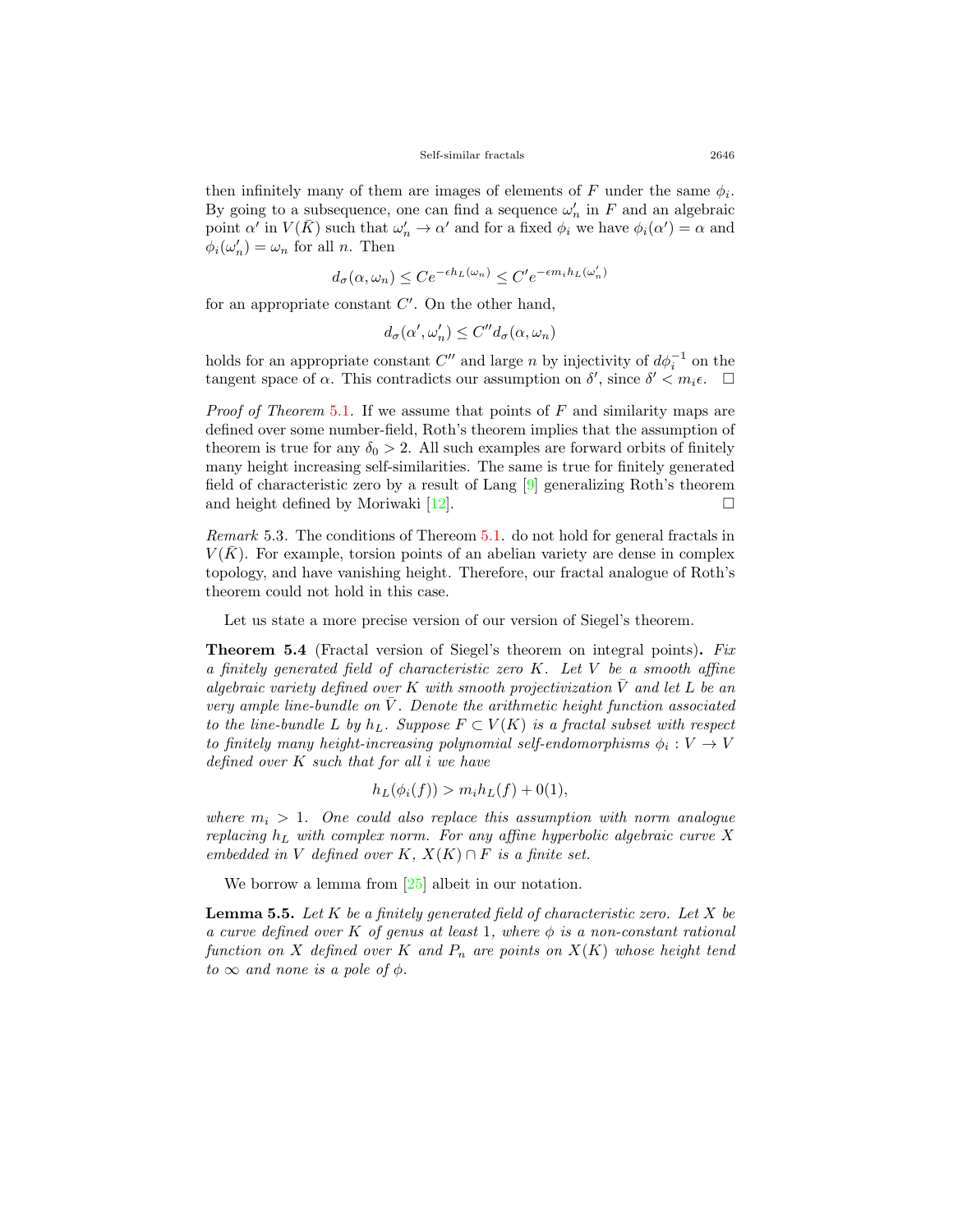*Then for*  $z_n = \phi(P_n)$  *we have* 

$$
\lim_{n \to \infty} \frac{\log |z_n|_v}{\log H(z_n)} = 0,
$$

*where*  $log(H_L) = h_L$ *.* 

*Proof of Theorem* [5.4](#page-12-0). Let  $\sigma : K \hookrightarrow \mathbb{C}$  denote a complex embedding of K. Fix a Riemannian metric on  $V_{\sigma}(\mathbb{C})$  and let  $d_{\sigma}$  denote the induced metric on  $V_{\sigma}(\mathbb{C})$ . Then by Theorem [5.1](#page-11-1) (our version of Roth's theorem), for every  $\delta > 0$  and every choice of an algebraic point  $\alpha \in V(\overline{K})$  which is not a critical value of any of the  $\phi_i$ 's and all choices of a constant  $C$ , there are only finitely many fractal points  $\omega \in F$  approximating  $\alpha$  such that

$$
d_{\sigma}(\alpha,\omega) \leq H_L(\omega)^{-\delta}.
$$

In case  $K$  is transcendental, we have to pick a model for  $K$  over algebraic closureof  $\mathbb Q$  in *K* following Lang  $[9]$  $[9]$ . Now if  $P_n$  is a sequence of distinct points in  $X(K) \cap F$ , their heights tends to infinity and if  $\phi$  is a non-constant rational function on *X* from some point on no  $P_n$  is a pole of  $\phi$ . Then by above proposition

$$
\lim_{n \to \infty} \frac{\log |z_n|_{\sigma}}{\log H(z_n)} = 0.
$$

On the other hand, one defines height of rational points by

$$
H(z) = \prod_{v \in M_K} sup(1, |z|_v),
$$

where  $|.|_v$  are normalized according to a product formula. Since similarity maps of *F* are expanding, we know that *F* is forward orbit of finitely many points. So for a finite set of places *S* we have

$$
H(z) = \prod_{v \in S} sup(1, |z|_v),
$$

and therefore

$$
log H(z) = \sum_{v \in S} log(sup(1, |z|_v)).
$$

Then, we have

$$
1 = \sum_{v \in S} sup(0, \frac{\log |z_n|_{\sigma}}{\log H(z_n)}) \le \sum_{v \in S} \frac{\log |z_n|_{\sigma}}{\log H(z_n)}
$$

which could not be true, because the above limit is zero. This implies the finiteness result we are seeking for. □

*Remark* 5.6*.* If *F* and its self-similarity maps are defined over *K*, then *F* is forward orbit of finitely many points which are not neccessarily algebraic, and the above result is not implied by Siegel's theorem for *S*-integral points.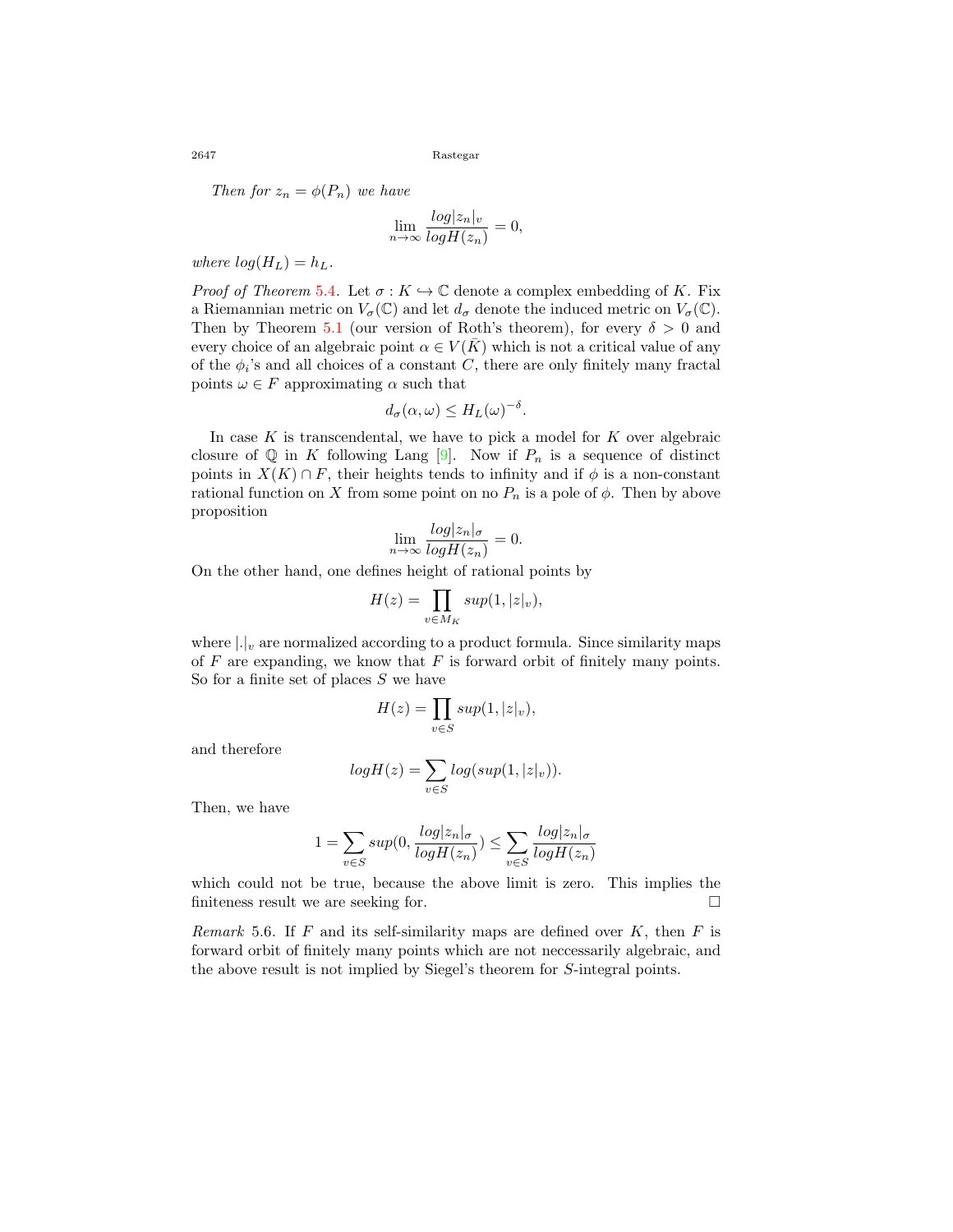Based on this, we expect the following version of Liouville's theorem on diophantine approximation holds:

**Theorem 5.7** (Fractal version of Liouville's theorem on diophantine approximation)**.** *Fix a finitely generated field of characteristic zero K. Let V be a smooth projective algebraic variety defined over K and let L be a very ample line-bundle on V with arithmetic height function hL. Then there exists a positive constant*  $\delta_0$  *such that for any positive constant c and any geometrically irreducible algebraic subvariety E of V defined over K, there are only finitely many points defined over*  $K$  *in*  $V(K)$  *outside*  $E$  *satisfying the following inequality*

$$
d_w(x, E) < cH(x)^{-\delta_0}
$$

*except for points in an algebraic variety*  $V(\delta_0)$  which is of strictly smaller di*mension than*  $V$ *. Here*  $d_w(x, E)$  *denotes the w*-adic distance from *x* to  $E$ *.* 

*Proof.* This is a weak form of Vojta conjectures. In the number field case, this is mentioned in Faltings-Wustholz [\[7](#page-18-13)] as a trivial result in case *E* is geometrically irreducible. In the case of finitely generated fields of characteristic zero the result is a consequence of theorem I' in seminal work of Lang  $[9]$ .  $\Box$ 

Now, the following version of Faltings' theorem, can be proved using the methods of self-similarity and height expansion.

**Theorem 5.8** (Fractal version of Faltings' theorem on diophantine approximation on abelian varieties)**.** *Fix a finitely generated field of characteristic zero K. Let V be a smooth projective algebraic variety defined over K and let L be a very ample line-bundle on V . Denote the arithmetic height function associated to the line-bundle*  $L$  *by*  $h_L$ *. Suppose*  $F \subset V(K)$  *is a fractal subset with respect to finitely many height-increasing polynomial finite endomorphisms*  $\phi_i: V \to V$ *defined over K such that for all i we have*

$$
h_L(\phi_i(f)) > m_i h_L(f) + 0(1),
$$

*where*  $m_i > 1$ *. Fix any positive constants*  $\kappa$  *and c. For any irreducible algebraic subvariety*  $E$  *of*  $V$  *defined over*  $K$  *and*  $d_w(x, E)$  *denoting* the *w*-adic distance *from x to E, there are only finitely many points defined over K in F outside E satisfying the following inequality*

$$
d_w(x, E) < cH(x)^{-\kappa}.
$$

*Proof.* Reduction of the inequalty for some positive  $\delta_0$  to arbitrary  $\delta > 0$  is done in the same manner as in Theorem [5.1](#page-11-1). Getting rid of  $V(\delta)$  is the result of the fact that  $V(\delta)$  is invariant under  $\phi_i$  and  $F \cap V(\delta)$  is again a fractal. One can proceed by reducing the problem from *V* and *E* to  $V(\delta)$  and  $E \cap V(\delta)$  and applying induction on dimension. □

The following will be a special case: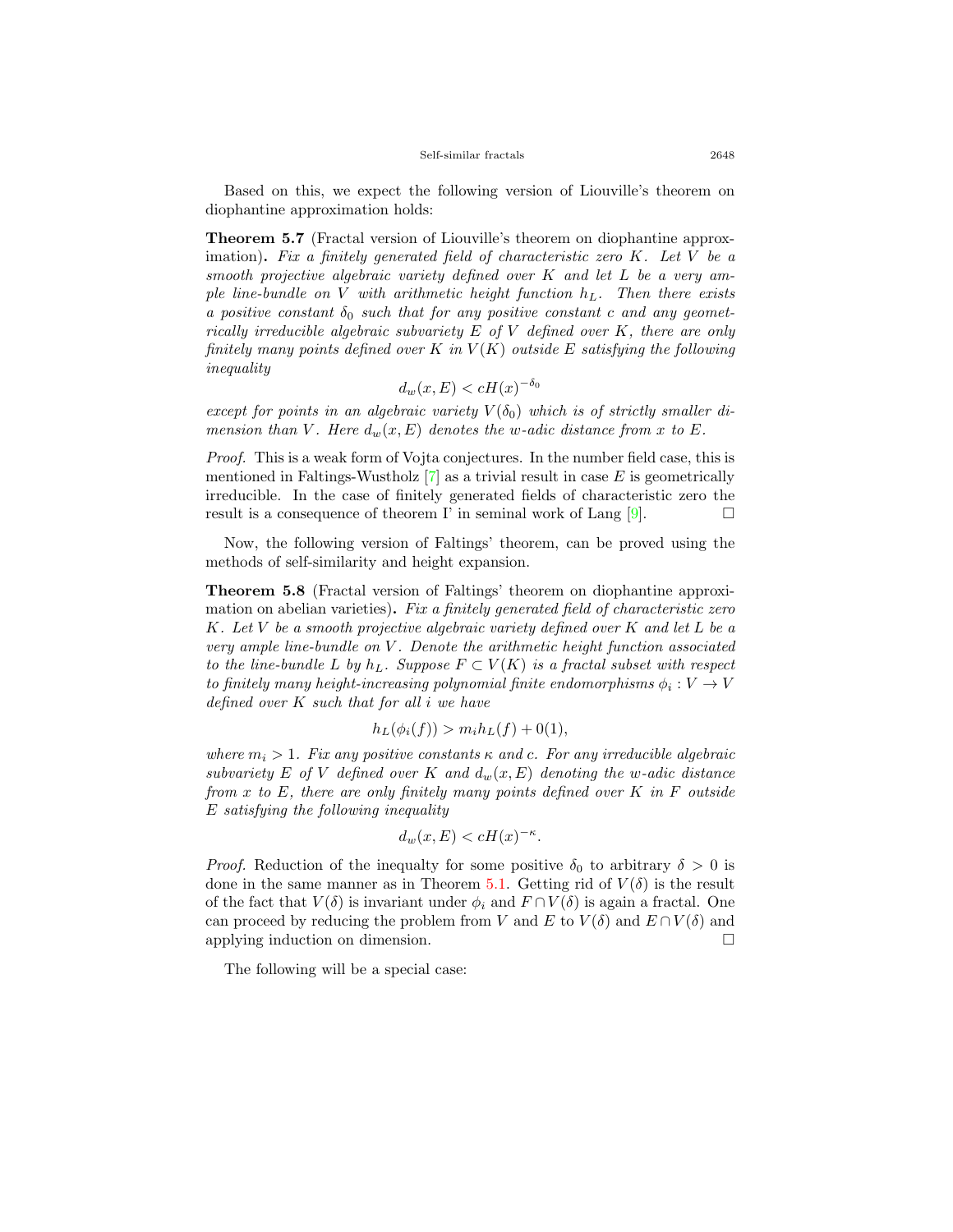**Corollary 5.9.** *Fix a number field K. Let E be an irreducible affine smooth algebraic variety defined over K. For any positive constants δ and c there are only finitely many points defined over ring of integers*  $O_K$  *outside*  $E$  *satisfying the following inequality*

$$
d_w(x, E) < cH(x)^{-\delta},
$$

*where*  $d_w(x, E)$  *denotes the w-adic distance from x to E.* 

In particular, we have the following:

**Corollary 5.10.** *Let D be an irreducible affine smooth divisor defined over* Q. If  $d_w(x, E)$  denotes the *w*-adic distance from *x* to E, then for any positive *constants δ and c there are only finitely many points defined defined over* Z *outside D satisfying the following inequality*

$$
d(x, E) < c||x||^{-\delta}.
$$

A simple implication would be the following:

**Corollary 5.11.** *Let f be an algebraic equation in two variables determining an irreducible algebraic curve*  $C$  *in*  $\mathbb{R}^2$ *. Then for positive constant*  $\delta$  *and for* any positive constant  $c$  there are only finitely many points defined in  $\mathbb{Z}^2$  outside *the curve C satisfying the following inequality*

$$
d(x, C) < c||x||^{-\delta}.
$$

## 6. **Fractal conjecture**

<span id="page-15-0"></span>**Conjecture 6.1** (Fractal conjecture)**.** *Let V be an irreducible variety defined over a finitely generated field K* and let  $F \subset V(K)$  denote a fractal on V with *respect to finitely many height-increasing endomorphisms*

$$
f_i: V \to V
$$

*defined over K. Then, for any reduced subscheme Z of V defined over K the Zariski closure of*  $Z(K) \cap F$  *is a union of finitely many points and finitely many components*  $B_j$  *such that*  $B_j(K) \cap F$  *is a fractal in*  $B_j$  *for each j, with respect to some*  $f_i$ 's. If no  $B_j$  are pre-priodic with respect to any  $f_i$  then any  $B_j(K) \cap F$ *is a fractal in*  $B_i$  *with respect to all*  $f_i$ *'s.* 

*Remark* 6.2. We can start with  $F \subset V(\overline{K})$ , but then we can not assume  $f_i$  are height increasing and instead we may join some  $B_j$  to make a fractal.

In particular, we have stated the following conjecture:

**Conjecture 6.3.** *For any algebraic curve C embedded in V defined over K which is not invariant under*  $f_i$ ,  $C(K) \cap F$  *is at most a finite set.* 

The following conjecture would be a corollary: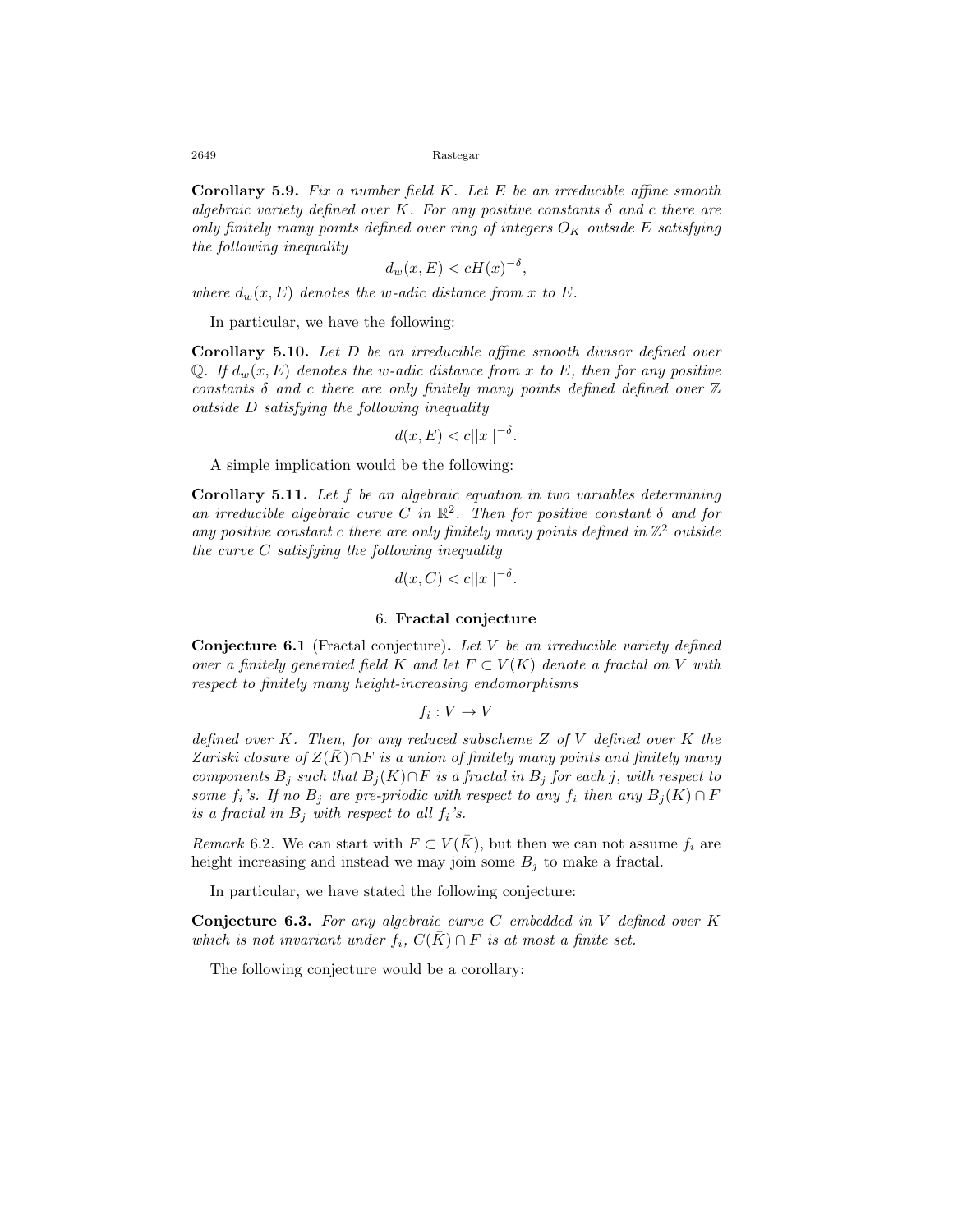**Conjecture 6.4.** *For any hyperbolic projective curve C embedded in an abelian variety A and any finitely generated subgroup* Γ *in A* (*all defined over a finitely generated field K of characteristic zero*),  $C(K) \cap \Gamma$  *is finite. Even*  $C(K) \cap Div(\Gamma)$ *is finite, where*  $Div(\Gamma)$  *is divisible group of*  $\Gamma$ *.* 

*Remark* 6.5*.* In case *A*, *X* and Γ are defined over a number field, the above was content of a generalization a conjecture of Mordell, proved by G. Faltings[[5\]](#page-18-14).

There is also another implication of our conjecture 5.1:

**Conjecture 6.6** (Forward orbit conjecture)**.** *Let V be an irreducible variety defined over a finitely generated field*  $K$  *and let*  $f_i: V \to V$  *denote finitely many self maps of*  $V$  *defined over*  $K$ *. Let*  $F$  *denote the forward orbit with respect to*  $f_i$ *of finitely many points of V defined over K. Then, for any reduced subscheme*  $Z$  *of*  $V$  *defined over*  $K$  *the Zariski closure of*  $Z(K) \cap F$  *is union of finitely many points and finitely many components*  $B_j$  *such that*  $B_j(K) \cap F$  *is the forward orbit with respect to some*  $f_i$  *of finitely many points of*  $B_i$  *defined over*  $K$ *, for each j.*

It is instructive to notice that, the common geometric structures appearing in the context of Diophantine geometry, is exactly the same as the objects appearing in dynamics of endomorphisms of algebraic varieties which was the original context that height functions were introduced.

Let us start by restating Raynaud's theorem on torsion points of abelian varieties lying on a subvariety  $[21]$ , which is a special case of conjecture 5.1.

**Theorem 6.7** (Raynaud)**.** *Let K be a number field and let A be an abelian variety over the algebraically closed field*  $\overline{K}$ *, and*  $\overline{Z}$  *a reduced subscheme of*  $\overline{A}$ *. Then every irreducible component of the Zariski closure of*  $Z(K) \cap A(K)_{tor}$  *is a translation of an abelian subvariety of A by a torsion point.*

Another special case is Faltings' theorem on finitely generated subgroups of abelian varieties which has a very similar feature [\[6](#page-18-0)].

**Theorem 6.8** (Faltings)**.** *Let K be a number field and let A be an abelian variety over the algebraically closed field*  $\bar{K}$ , and  $\Gamma$  *be a finitely generated subgroup*  $\alpha$  *of*  $A(K)$ *. For a reduced subscheme Z of A, every irreducible component of the Zariski closure of*  $Z(\overline{K}) \cap \Gamma$  *is a translation of an abelian subvariety of* A.

Another consequence of [6.1](#page-15-0) would be the following version of generalized Lang'sconjecture [[28](#page-19-8)].

**Conjecture 6.9** (S. Zhang)**.** *Let X be an algebraic variety defined over a number-field*  $K$  *and let*  $f: X \to X$  *be a surjective endomorphism defined over K. Suppose that the subvariety Y of X is not pre-periodic in the sense that the orbit*  $\{Y, f(Y), f^2(Y), ...\}$  *is not finite, then the set of pre-periodic points in Y is not Zariski-dense in Y .*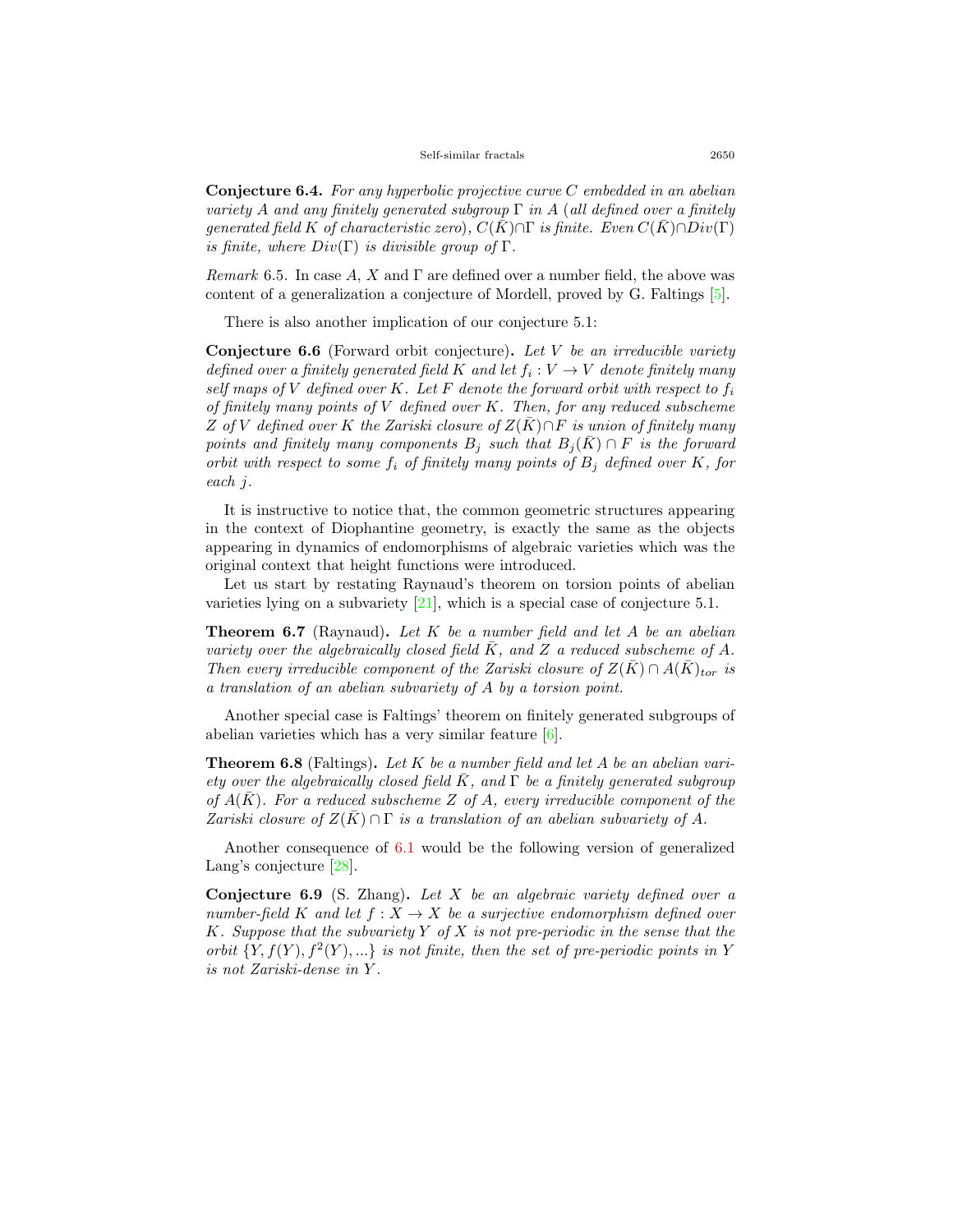Lang's conjecture is confirmed by Raynaud's result mentioned above in the case of abelian varieties and by results of Laurent[[11\]](#page-18-15) and Sarnak [\[22](#page-19-9)] and S. Zhang [\[28](#page-19-8)] in the case of multiplicative groups.

## 7. **Quasi-fractal conjecture**

Andre-Oort conjecture on sub-varieties of Shimura varieties is motivated by conjectures of Lang and Manin-Mumford which were proved by Faltings and raynaud respectively as mentioned above. Motivated by the Andre-Oort conjecture, we also present another conjecture in the same lines for quasifractals in an algebraic variety *X*, where self-similarities are allowed to be induced by correspondences instead of maps. For quasi-fractals, we drop the requirement that similar images shall be almost-disjoint.

**Conjecture 7.1.** *(Quasi-fractal conjecture) Let V be an irreducible variety defined over a finitely generated field K* and let  $F \subset V(\overline{K})$  denote a quasi*fractal on V with respect to correspondences*  $Y_1, ..., Y_n$  *on V living in*  $V \times V$ *with both projections finite and surjective. F may contain a subvariety of V . Then, for any reduced subscheme Z of V defined over K the Zariski closure of*  $Z(K) \cap F$  *is union of finitely many points and finitely many components*  $B_i$ *such that for each i the intersection*  $B_i(K) \cap F$  *is a quasi-fractal in*  $B_i$  *with respect to some correspondences induced by Yi.*

Conjecture 6.1 is a more sophisticated version of our previous conjecture, which implies fractal conjecture also absorbs Andre-Oort conjecture into the fractal formalism. This version utilizes the concept of quasi-fractals.

**Definition 7.2.** Let *V* be an algebraic variety and let  $Y_i \hookrightarrow V \times V$  for  $i = 1$ to *n* be correspondences on *V* whose incuced maps to *V* under canonical projections are finite and surjective. A subset  $F \subseteq V(\overline{K})$  is called a quasi-fractal with respect to  $Y_1, ..., Y_n$  if  $F$  is invariant under the action of correspondences *Y*1*, ..., Yn*.

The *l*-Hecke orbit of a point on the moduli-space of principally polarized abelian varieties is an example of a quasi-fractal with respect to the *l*-Hecke correspondences associated to *l*-isogenies.

J. Pila also gives an unconditional proof of the Andre-Oort conjecture for arbitrary products of modular curves[[16\]](#page-18-16). Pila and Tsimerman eventually prove the full Andre-Oort conjecture [\[17](#page-18-1), [18](#page-18-2)].

Conjecture 6.1 also covers a parallel version of Andre-Oort conjecture for *l*-Hecke orbit of a special point in the function field case[[2](#page-18-17)].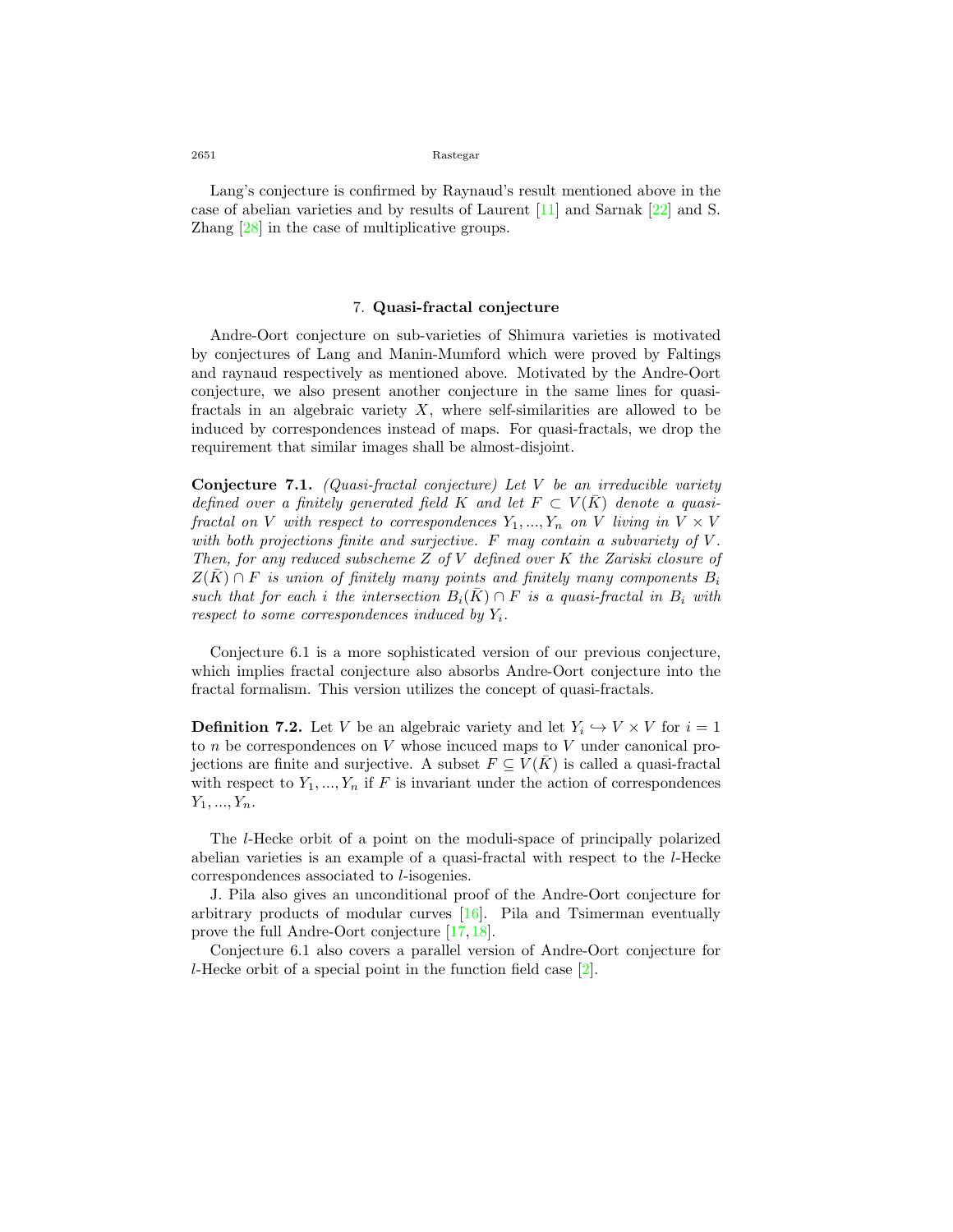#### Self-similar fractals 2652

#### **Acknowledgements**

We have benefited from conversations with N. Fakhruddin, M. Hadian, H. Mahdavifar, A. Nair, O. Naghshineh, A. Rajaei, P. Sarnak, C. Soule, V. Srinivas, N. Talebizadeh, P. Vojta for which we are thankful. Peter Sarnak particularly gave crucial comments which led to the final version of the paper. We would also like to thank Sharif University of Technology and Young Scholars Club who partially supported this research and the warm hospitality of TIFR, ICTP, IHES and Princeton University where this work was written, completed and revised. We also thank for an Oswald-Veblen grant from IAS. We shall also thank referees for many useful comments and corrections.

## **REFERENCES**

- <span id="page-18-4"></span>[1] A. Borel and Harish-Chandra. Arithmetic subgroups of algebraic groups, *Ann. of Math. (2)* **75** (1962) 485–535.
- <span id="page-18-17"></span>[2] F. Breuer, Special subvarieties of Drinfeld modular varieties, *J. Reine Angew. Math.* **668** (2012) 35–57.
- <span id="page-18-10"></span>[3] L. Denis, Hauteurs canoniques et modules de Drinfeld, [Canonical heights and Drinfeld modules], *Math. Ann. (French)* **294** (1992), no. 2, 213–223.
- <span id="page-18-5"></span>[4] W. Duke, Z. Rudnick and P. Sarnak, Density of integer points on affine homogeneous varieties, *Duke Math. J.* **71** (1993), no. 1, 143–179.
- <span id="page-18-14"></span>[5] G. Faltings, Finiteness theorems for abelian varieties over number fields, Translated from the German original [*Invent. Math.* **73** (1983), no. 3, 349-366; ibid. **75** (1984), no. 2, 381] by Edward Shipz, in: Arithmetic Geometry (Storrs, Conn., 1984), pp. 9–27, Springer, New York, 1986.
- <span id="page-18-0"></span>[6] G. Faltings, Diophantine approximation on abelian varieties, *Ann. of Math. (2)* **133** (1991), no. 3, 549–576.
- <span id="page-18-13"></span>[7] G. Faltings and G. Wstholz, Diophantine approximations on projective spaces, *Invent. Math.* **116** (1994), no. 1-3, 109–138.
- <span id="page-18-8"></span>[8] J. Franke, Y.I. Manin and Y. Tschinkel, Rational points of bounded height on Fano varieties, *Invent. Math.* **95** (1989), no. 2, 421–435.
- <span id="page-18-11"></span>[9] S. Lang, Integral points on curves, *Publ. Math. Inst. Hautes Etudes Sci. ´* **6** (1960) 27–43.
- <span id="page-18-7"></span>[10] S. Lang and A. Néron, Rational points of abelian varieties over function fields, *Amer. J. Math.* **81** (1959) 95–118.
- <span id="page-18-15"></span>[11] M. Laurent, Equations diophantiennes exponentielles, (French), [Exponential Diophantine equations], *Invent. Math.* **78** (1984), no. 2, 299–327.
- <span id="page-18-12"></span>[12] A. Moriwaki, Arithmetic height functions over finitely generated fields, *Invent. Math.* **140** (2000), no. 1, 101–142.
- <span id="page-18-3"></span>[13] O. Naghshineh, How to make nice problems, *Nashr-e-riazi* **13** (2003), no.2, 57–60.
- <span id="page-18-9"></span>[14] A. Néron, Quasi-fonctions et hauteurs sur les varits abliennes, (French) *Ann. of Math. (2)* **82** (1965) 249–331.
- <span id="page-18-6"></span>[15] D.G. Northcott, Periodic points on an algebraic variety, *Ann. of Math. (2)* **51** (1950) 167–177.
- <span id="page-18-16"></span>[16] J. Pila, O-minimality and the Andr-Oort conjecture for *Cn*, *Ann. of Math. (2)* **173** (2011), no. 3, 1779–1840.
- <span id="page-18-1"></span>[17] J. Pila and J. Tsimerman, The Andr-Oort conjecture for the moduli space of abelian surfaces, *Compos. Math.* **149** (2013), no. 2, 204–216.
- <span id="page-18-2"></span>[18] J. Pila and J. Tsimerman, Ax-Lindemann for *Ag*, *Ann. of Math. (2)* **179** (2014), no. 2, 659–681.